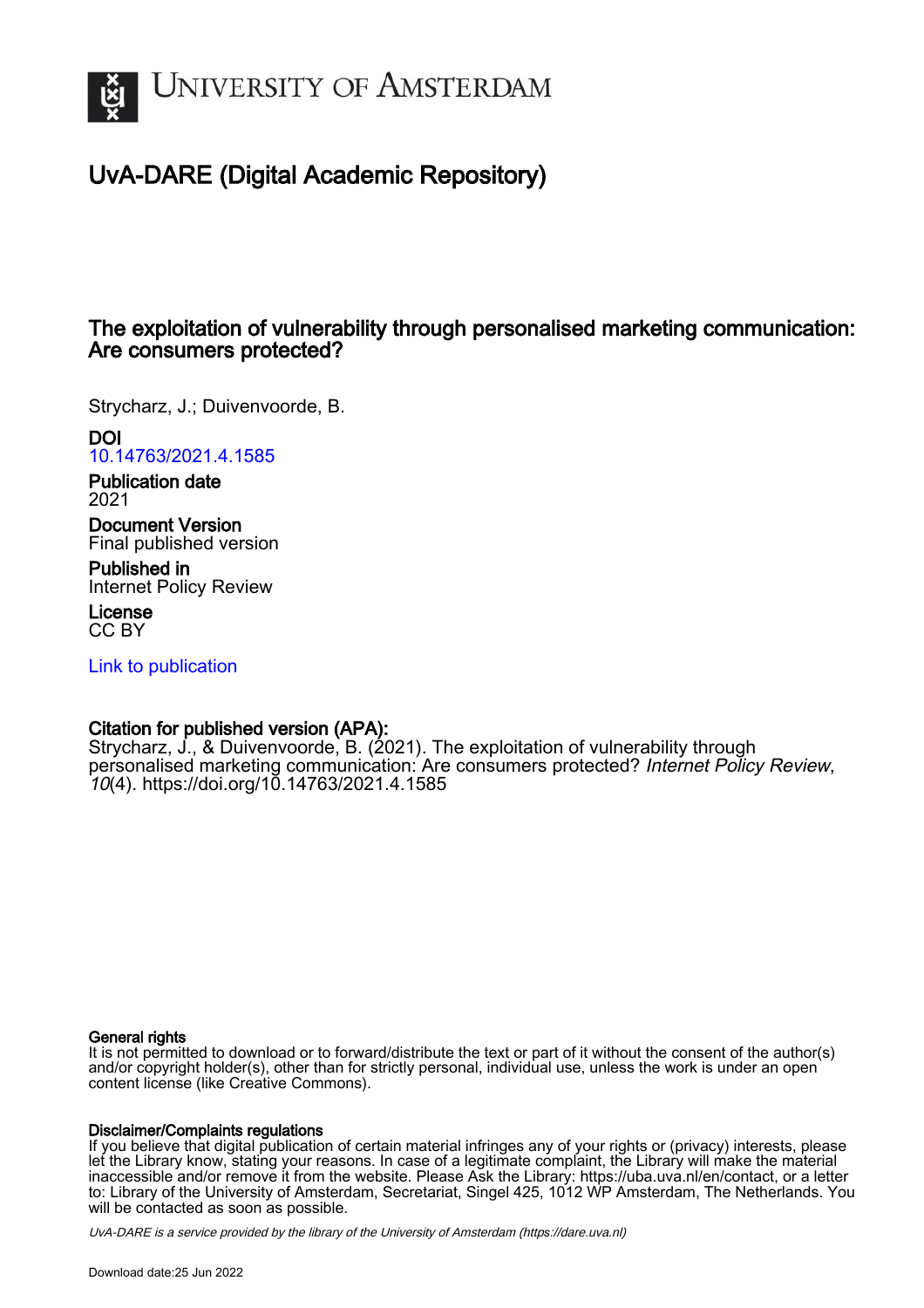

**INTERNET POLICY REVIEW** Journal on internet regulation

**Volume** 10 | **Issue** 4

 $\infty$ **RESEARCH**<br>ARTICLE A OPEN<br>ACCESS டி **PEER<br>REVIEWED** 

# **The exploitation of vulnerability through personalised marketing communication: are consumers protected?**

**Joanna Strycharz** *University of Amsterdam* **Bram Duivenvoorde** *Utrecht University* 

**DOI:** https://doi.org/10.14763/2021.4.1585

**Published:** 8 November 2021 **Received:** 22 February 2021 **Accepted:** 6 June 2021

**Competing Interests:** The author has declared that no competing interests exist that have influenced the text.

**Licence:** [This is an open-access article distributed under the terms of the Creative](https://creativecommons.org/licenses/by/3.0/de/deed.en)  [Commons Attribution 3.0 License \(Germany\) which permits unrestricted use,](https://creativecommons.org/licenses/by/3.0/de/deed.en) [distribution, and reproduction in any medium, provided the original work is properly](https://creativecommons.org/licenses/by/3.0/de/deed.en)  cited. <https://creativecommons.org/licenses/by/3.0/de/deed.en> [Copyright remains with the author\(s\).](https://creativecommons.org/licenses/by/3.0/de/deed.en) 

**Citation:** Strycharz, J. & Duivenvoorde, B. (2021). The exploitation of vulnerability through personalised marketing communication: are consumers protected?. *Internet Policy Review*, *10*(4). https://doi.org/10.14763/2021.4.1585

**Keywords:** Personalisation, Consumer protection, Consumer rights

**Abstract:** While data-driven personalisation strategies in marketing offer consumers several benefits, they potentially also create new disparities and vulnerabilities in society, and in individuals. This article explores in what ways application of so-called personalised marketing communication may lead to exploitation of vulnerability of consumers and builds on empirical findings on the issue by investigating if consumers are protected against such vulnerabilities under EU consumer protection law. We show a number of ways in which personalisation may lead to exploitation of internal and external vulnerabilities and that EU consumer law contains significant barriers to effectively address such exploitation.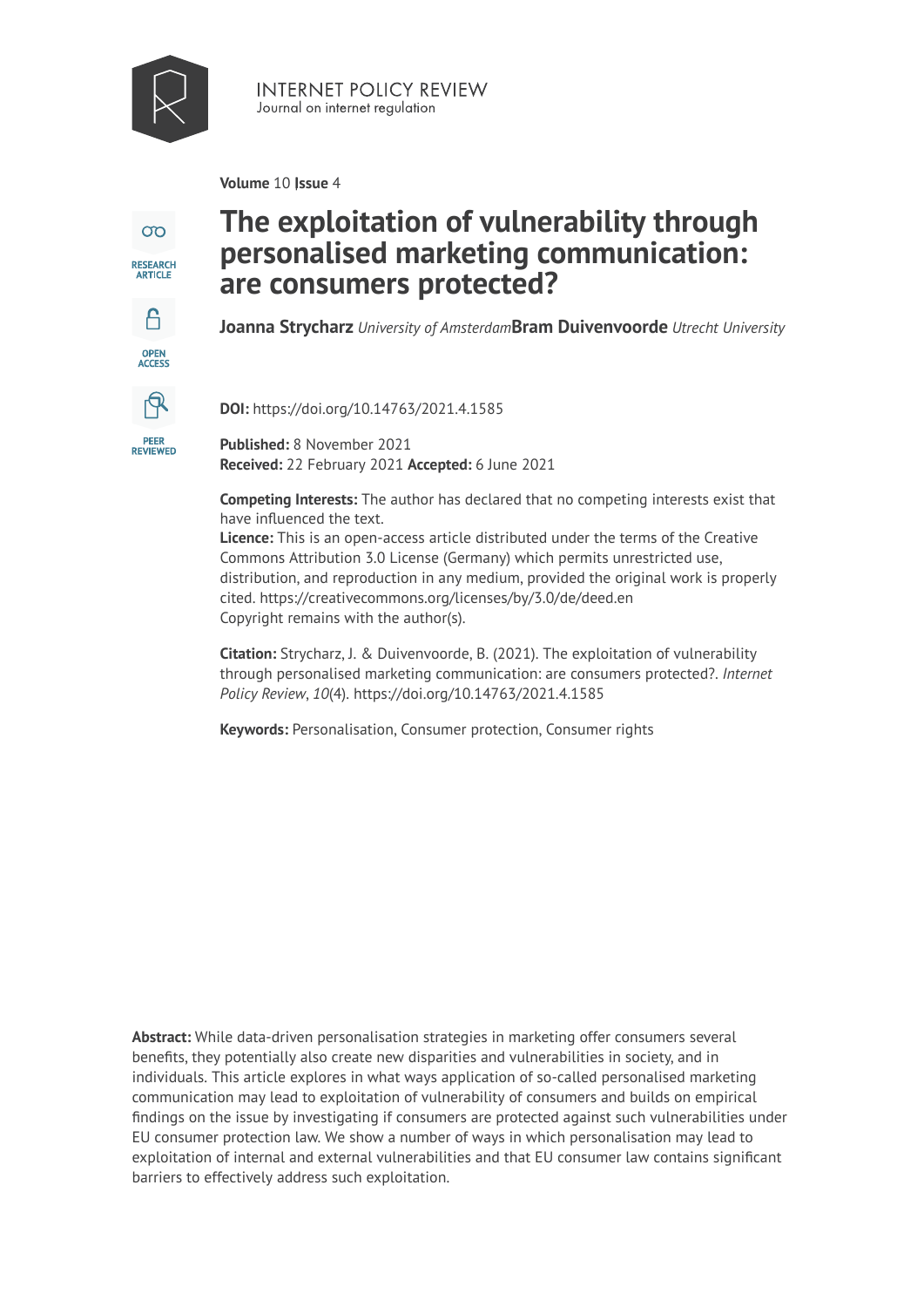# **Introduction**

By undertaking various activities online, consumers are producing a large amount of personal information that is collected and processed by companies (Acquisti et al., 2015). This information is subsequently used to tailor online services by offering personalised communication based on individuals' characteristics, interests and behaviours (Bol, Dienlin, et al., 2018). While personalisation is currently applied in many different contexts, it very frequently occurs in the form of personalised marketing messages (so-called *personalised marketing communication* ("PMC")*,* see Strycharz et al. (2019)).

PMC encompasses different communication techniques that all involve interactions between companies and consumers, data collection and processing by companies and delivering marketing communication (Vesanen & Raulas, 2006). PMC is generally used as an umbrella term for communication about so-called sales and promotion (personalised offers, recommendations and advertising) as well as information provision (Strycharz et al., 2019). It offers consumers a number of benefits, such as increased relevance, informativeness and credibility of communication (e.g., Boerman et al. 2017; Tran 2017). At the same time, by targeting personal characteristics, such tactics make individuals more susceptible to persuasion, blurring the line between persuasion and manipulation. This can be seen as a threat to individual autonomy as well as bringing on a risk of economic harm (Calo, 2014). In doing so, personalisation can thus potentially create new disparities and vulnerabilities in society, and in users (Bol, Helberger, et al., 2018). While the relation between personalisation and consumer vulnerabilities has been receiving growing attention in empirical studies, research on how European consumer law protects against such practices has been scarce. Therefore, the current study builds on the empirical findings by adding a legal perspective on consumer vulnerabilities and PMC.

In order to investigate to what extent EU consumer protection law protects consumers against vulnerabilities arising from PMC, the current research first explores the relation between PMC and vulnerabilities and, next, investigates the protection consumers are offered in this context. The following two research questions will be investigated:

- 1. In what ways can PMC exploit consumer vulnerabilities?
- 2. To what extent are consumers protected against such exploitation under EU consumer protection law?

To answer the first question, we review consumer research on PMC, provide an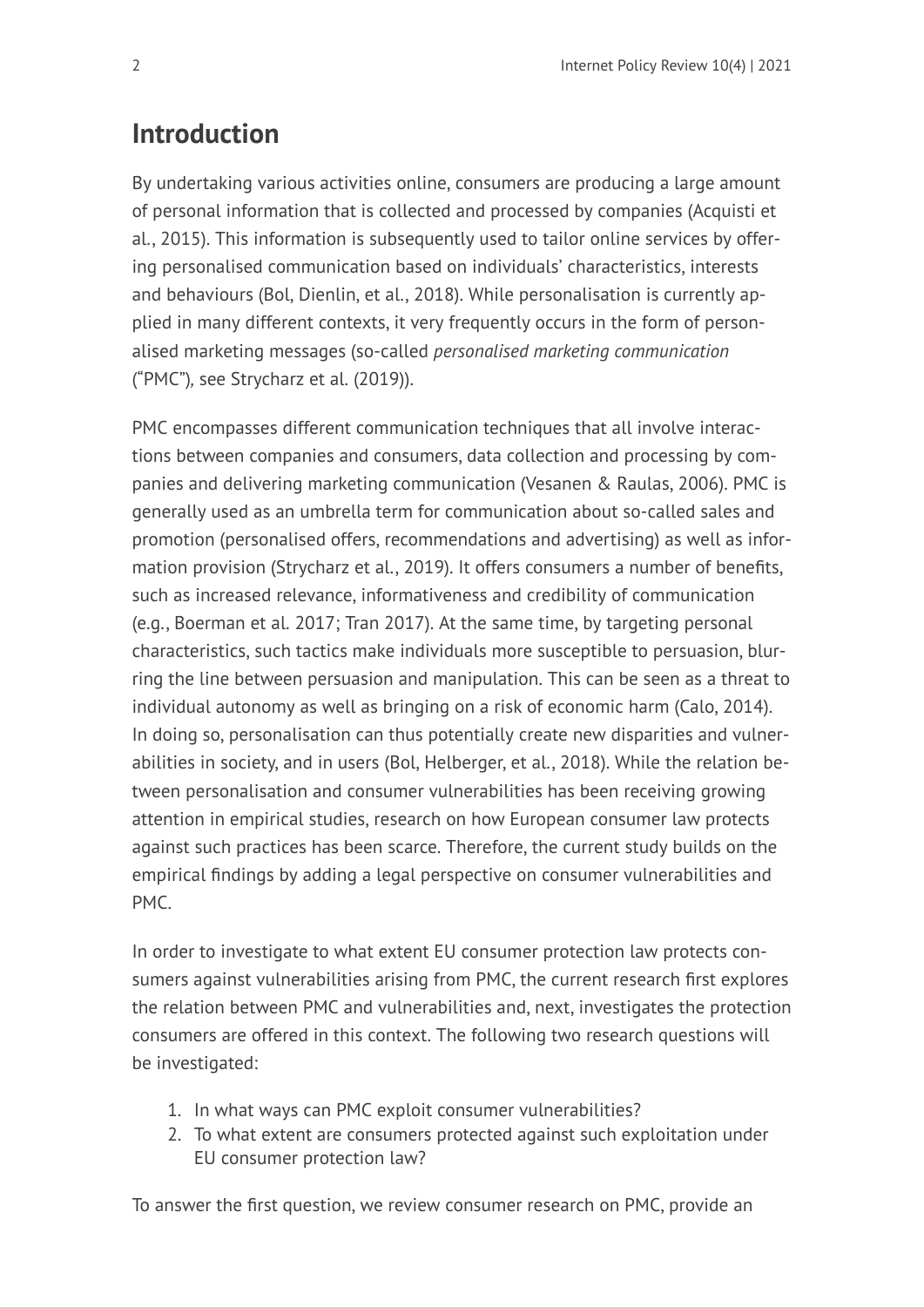overview of different types of vulnerabilities described in consumer research and explore in what ways PMC applications may exploit different types of consumer vulnerabilities. The second research question is answered through an analysis of EU consumer law, discussing the relevant pieces of legislation, case law and guidance documents.

The remainder of this article is structured as follows. First, the phenomenon of PMC is defined, and the possible exploitation of different types of consumer vulnerabilities explored (Section 1). After that, focus shifts to how PMC is regulated by EU consumer protection law and whether EU consumer law tackles the identified potential for vulnerability exploitation (Section 2). It is shown that EU consumer law contains significant barriers to effectively tackle PMC-related vulnerabilities. This article finishes by a discussion of the implications of this conclusion, in which suggestions are provided on further research and on how EU consumer law could more adequately tackle PMC-related vulnerabilities (Section 3).

## **Section 1: Personalised marketing communication and consumer vulnerabilities**

### **1.1 Personalised marketing communication – state of the art**

Personalisation can be defined as "the strategic creation, modification, and adaptation of content and distribution to optimize the fit with personal characteristics, interests, preferences, communication styles, and behaviours" (Bol, Dienlin, et al., 2018, p. 373). Marketing communication is one of the most common contexts of personalisation online. PMC describes numerous applications that all involve collection and processing of consumer data by organisations (Vesanen & Raulas, 2006).

In the personalisation process, first, consumer data is collected with the aim of personalising communication. At this stage, different types of data can be collected. Next, the data are processed with the aim of constructing consumer profiles and inferring information about their needs and interests. In the third step, this information is used to produce personalised communication, which can be distributed through different channels (Strycharz, 2019). [Figure 1](#page-4-0) provides an overview of this process and includes examples of activities executed at every step. In the following, we apply this differentiation to introduce the PMC applications most used by marketers and investigated in research. Later, these methods will form the starting point for our legal assessment of specific PMC applications.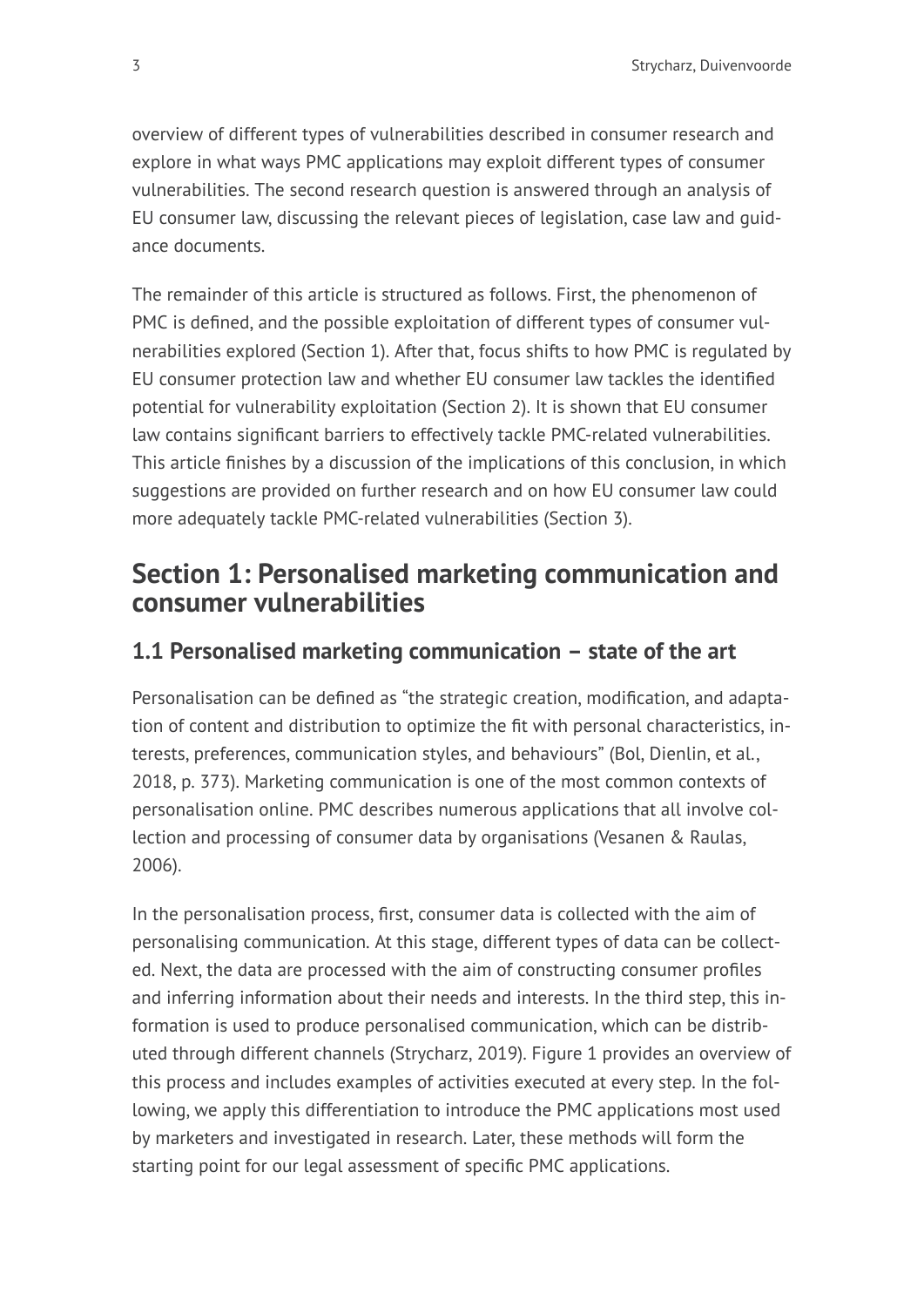<span id="page-4-0"></span>

#### **FIGURE 1:** Three stages of PMC. Source: by the authors.

One of the most common applications of PMC is online behavioural targeting, which can be defined as "adjusting advertisements to previous online surfing behaviour" (Smit et al., 2014, p. 15). This application uses behavioural data of consumers (often combined with other information, such as demographics), which are processed to infer which topics or products are likely to be interesting for an individual and to subsequently select advertising to display (McDonald & Cranor, 2010). A common example for this type of personalisation is showing advertising for products that a user has viewed before online, so-called remarketing, which is widely applied in banner ads on websites, on social media and in follow-up emails sent by online shops.

While behavioural and demographic data are widely used in personalisation, recent developments include personalisation adjusted not only to individuals' past behaviour and demographics, but also to their unique psychological characteristics, so-called psychological targeting (Matz et al., 2017). Research in psychology indeed shows that psychological characteristics can be accurately inferred from digital footprints, such as likes or posts on social media (Kosinski et al., 2013; Segalin et al., 2017) and that adjusting communication to these characteristics leads to higher persuasiveness of messages. Hirsh and colleagues (2012) were first to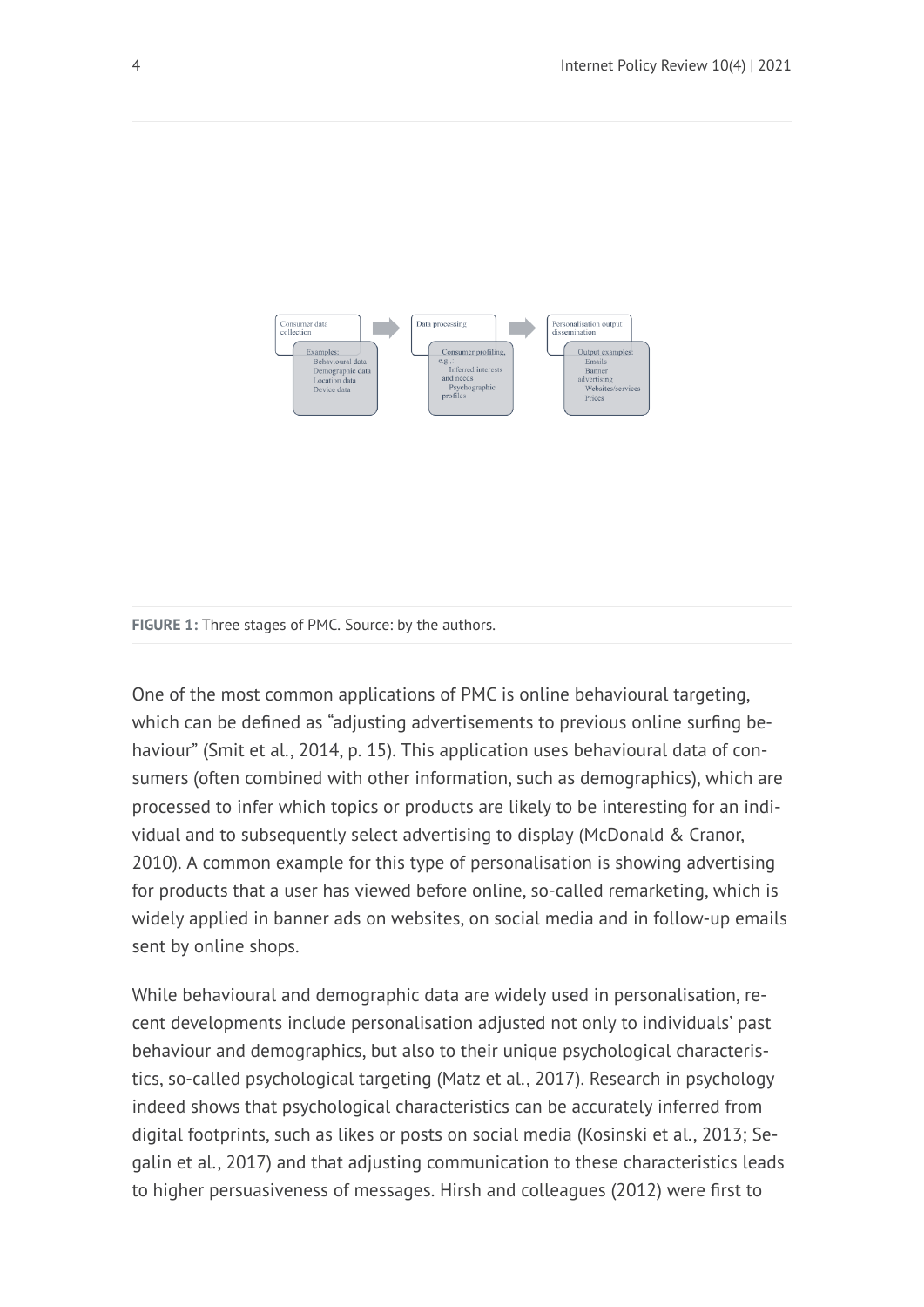5 Strycharz, Duivenvoorde

show that personalising persuasive messages to personality traits increases their effectiveness. For example, personalised messages matched to people's extraversion or openness-to-experience resulted in more clicks and more purchases than their unpersonalised counterparts (Matz et al., 2017), while personalised political ads matched to one's personality traits (predicted based on a text written by the individual) were found to be more persuasive than ads not matching one's personality (Zarouali et al., 2020). At the same time, this technique is seen as highly controversial due to societal risks involved. The Facebook/Cambridge Analytica scandal in which a political consulting firm built personality profiles of hundreds of millions of Facebook users without their awareness (Dance, 2018) and used them for persuasion purposes, highlighted some of these risks. Regardless of questionable accuracy of personality trait predictions (Marengo & Montag, 2020), psychological targeting is increasingly applied in the industry, often under the name personality-based targeting or psychographic segmentation in which consumers of a company are assigned to different personality segments (Graves & Matz, 2018).

Zooming in to specifically the *output* of the personalisation process, banners (Boerman et al., 2017) and emails (Maslowska et al., 2011) are commonly used to deliver PMC. In addition, PMC is also applied on own websites and within services of companies. On-site personalisation includes adjusting websites' look and feel to individual visitors (Hauser et al., 2014). Finally, price differentiation forms a distinct category of personalised output. It can be described as "differentiating the online price for identical products or services partly based on information a company has about a potential customer" (Zuiderveen Borgesius & Poort, 2017, p. 2). Empirical research on price differentiation is scarce (e.g., Fassnacht & Unterhuber, 2016; Wolk & Ebling, 2010), but a recent survey study suggests that consumers regard price differentiation practices as unfair (Poort & Zuiderveen Borgesius, 2019).

For all the PMC applications presented above, so-called A/B testing is crucial for evaluating effectiveness. In such a test, two or more versions of, for example, a website or newsletter are shown to different segments of consumers to determine which version is most effective. In relation to PMC, A/B testing is used to evaluate general optimisation of personalisation systems, for example to test the effectiveness of changes in personalisation algorithms' parameters (e.g., data or profiling used) or the degree of personalisation (Esteller-Cucala et al., 2019). This allows companies to find the most persuasive techniques for each consumer at a large scale without awareness of the effects of individual changes to the algorithm. Machine learning algorithms are often applied to automate A/B testing. Such algorithms also allow for predicting positive outcomes for individual consumers and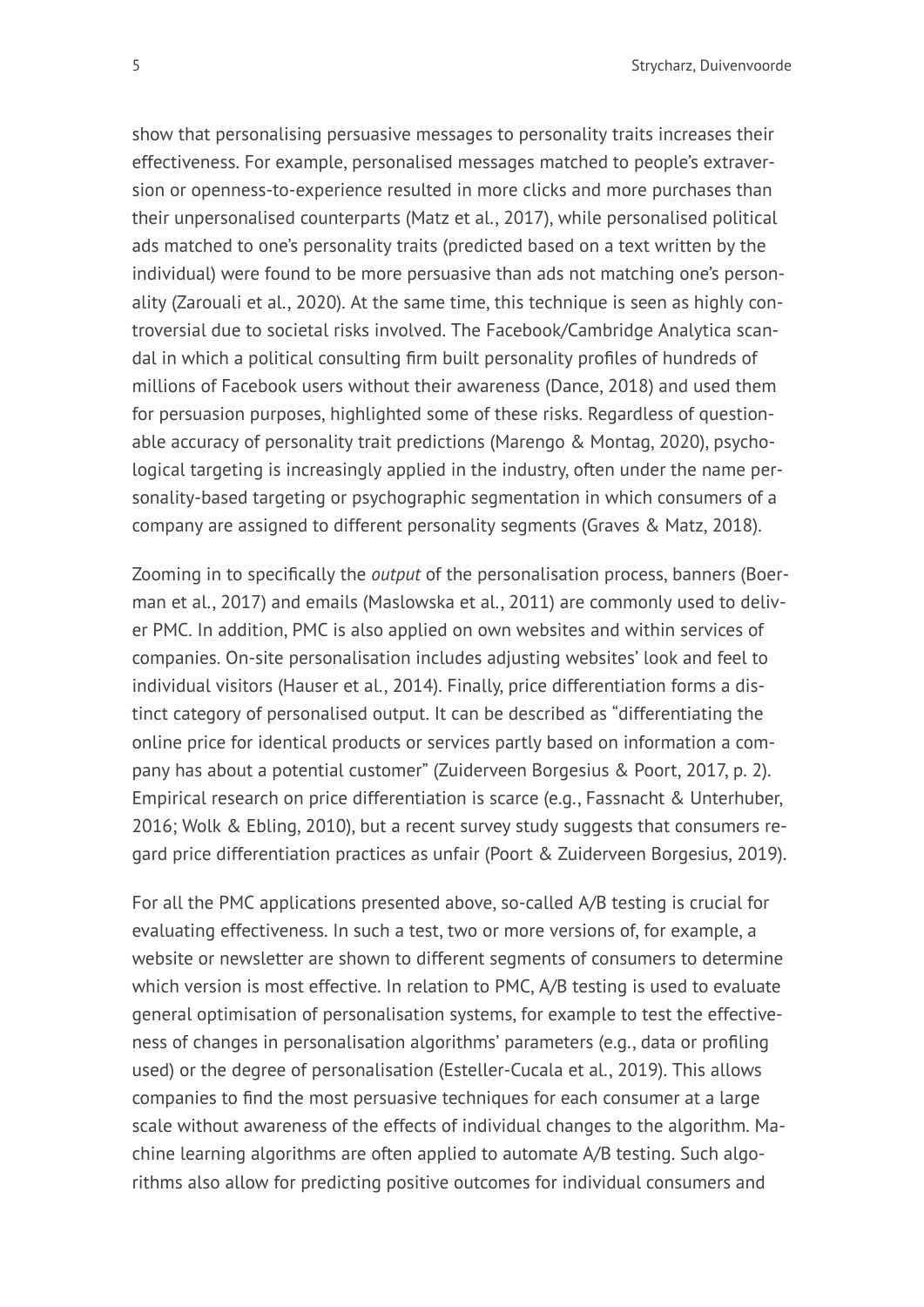thus determining which version one gets to see. Users who are part of such testing are usually not aware that they receive an adjusted form of communication.

While the different PMC applications offer benefits to consumers, they are also a source of worry. Much academic research on negative consequences of PMC has focused on privacy risks (e.g., Schumann et al., 2014; McDonald & Cranor, 2010) showing that, for example, consumers worry that personal information could be misused or sold to third parties (Dinev & Hart, 2006). However, a survey among Dutch consumers has shown that they also fear being manipulated and excluded from offers and information (Strycharz et al., 2019). They feel that their personal or psychological characteristics may be (mis)used by companies. The following section therefore links PMC to a definition of consumer vulnerability to present how certain applications of personalisation can lead to vulnerability exploitation.

### **1.2 Personalised marketing communication and consumer vulnerabilities**

In consumer research, the term *vulnerability* has a broad range of applications, such as individual characteristics (e.g. age), social phenomena (e.g. stereotyping), business practices (e.g. marketer manipulations), and environmental forces (e.g. natural disasters). It has been emphasised that the term should not be used simply to describe certain designated consumers (such as children), as belonging to such a group does not necessarily make individuals vulnerable: "It is the circumstances that consumers face that determine their vulnerability" (Hill & Sharma, 2020, p. 4). All people may experience vulnerability in some situations. Therefore, defining vulnerability based on group membership is limiting as vulnerability can also be individual and contextual, i.e., stemming from the situation one is in (e.g., external circumstances that lead to distress) (Baker et al., 2005). Consumers vary in the extent to which they are vulnerable in different contexts, across time and place (Hill & Sharma, 2020). This is particularly relevant in the context of this study as PMC does not necessarily involve exploiting vulnerabilities of certain groups (e.g., targeting young consumers). Rather, some PMC applications can be used to render individuals vulnerable in a certain context by using information on them for persuasive purposes (e.g., using information on one's psychographic profile in online interactions).

Regarding different sources of vulnerabilities, Baker and colleagues (2005) proposed a distinction between vulnerability stemming from internal or external factors. On the one hand, *internal* factors are related to individual characteristics (e.g., skills or literacy) and individual states (e.g., motivation or stress). On the other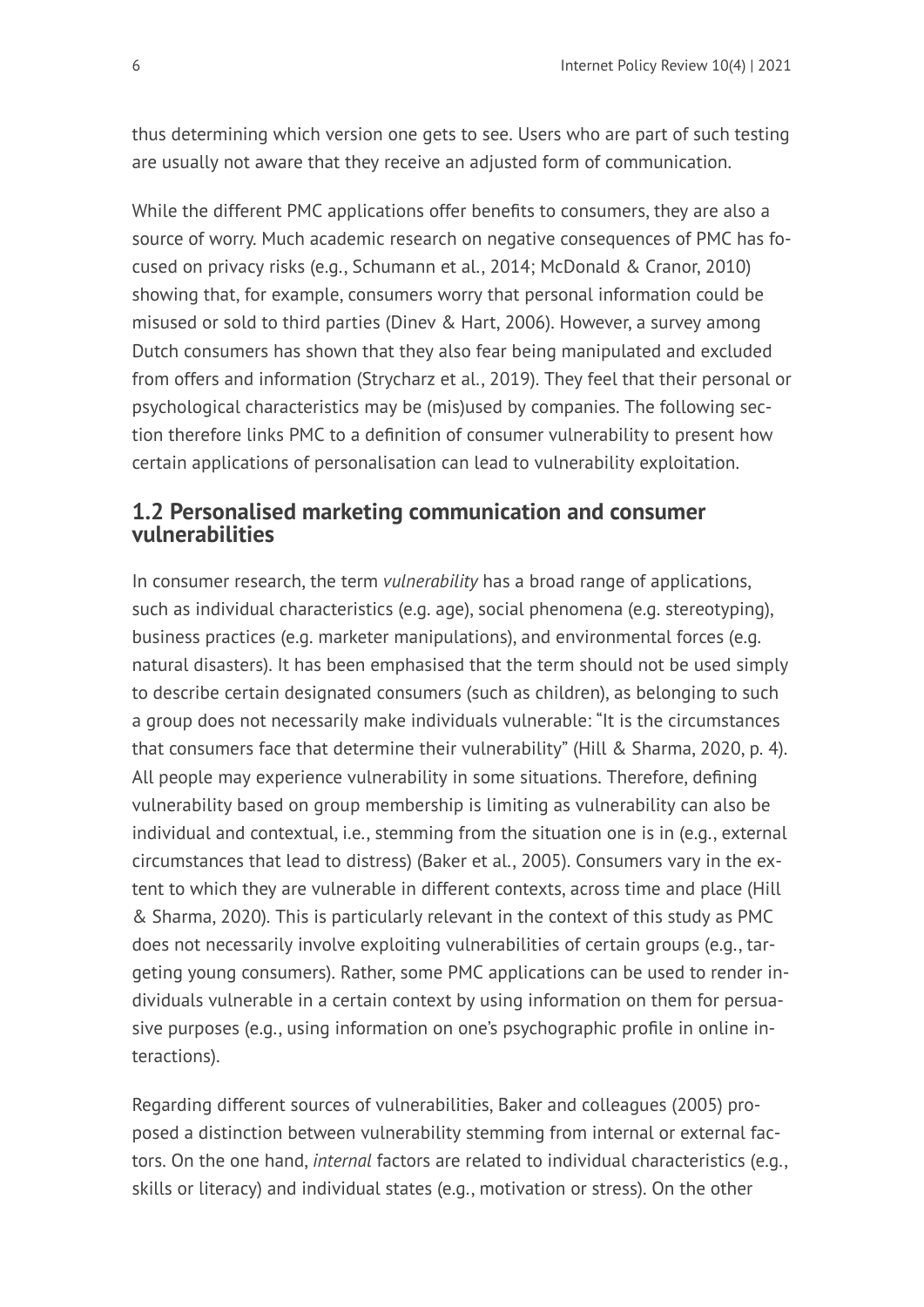hand, *external* factors include a lack of access to goods and services (e.g., having limited access to the internet impeding one's possibility to use a webshop) and the environment one operates in (e.g., the design of a website or physical place). In the remainder of this section, we will present examples how applying PMC can lead to exploitation of internal and external vulnerabilities.

Regarding internal factors, lack of understanding of targeting can make consumers vulnerable. Vulnerability may occur due to a diminished capacity to understand advertising, products, or both (Smith & Cooper-Martin, 1997). When being exposed to a persuasion attempt, e.g., a personalised ad, individuals employ three different knowledge structures to decide how to cope with this situation, namely 1) topic knowledge, i.e., beliefs about the subject of the persuasive message; 2) agent knowledge, i.e., beliefs about the party responsible for the message; and 3) persuasion knowledge, i.e., beliefs about the persuasive tactic used, the context in which it was used and its effectiveness (see the Persuasion Knowledge Model by Friestad & Wright, 1994). If consumers lack one of these knowledge structures, it diminishes their coping mechanisms and makes them vulnerable to manipulation. In the context of PMC, Smit and colleagues (2014) have shown that consumers have insufficient knowledge to understand its working as the majority of consumers does not understand how their data is collected or what obligations companies have when they collect and process their data.

Another way in which PMC may lead to exploitation of internal vulnerabilities is psychological targeting, as it gives companies an opportunity to target internal factors to make users more vulnerable to persuasion in a specific context. Past research has discussed it as a threat to consumer autonomy and privacy as this practice negatively affects one's ability to make a rational decision (Ward, 2018). Receiving messages personalised in a way that specifically targets the personality of individuals hinders their ability to accurately sense when and how they are being manipulated. The sender can identify and target specific consumers that are more likely to react to a particularly framed message based on their personality traits, while bypassing others for whom this message could have an undesired effect (Tufekci, 2014). For example, impulsiveness can be triggered by targeting personality traits. Such traits can be predicted from one's language use on social media and past research has shown that certain personality traits strongly correlate with one's impulsiveness (Park et al., 2015). Such targeting of personality traits leading to human irrationality shows that psychological targeting can also be seen as exploitation of individual vulnerable states. This indicates that psychological targeting might take advantage of consumers' psychological weaknesses, beyond the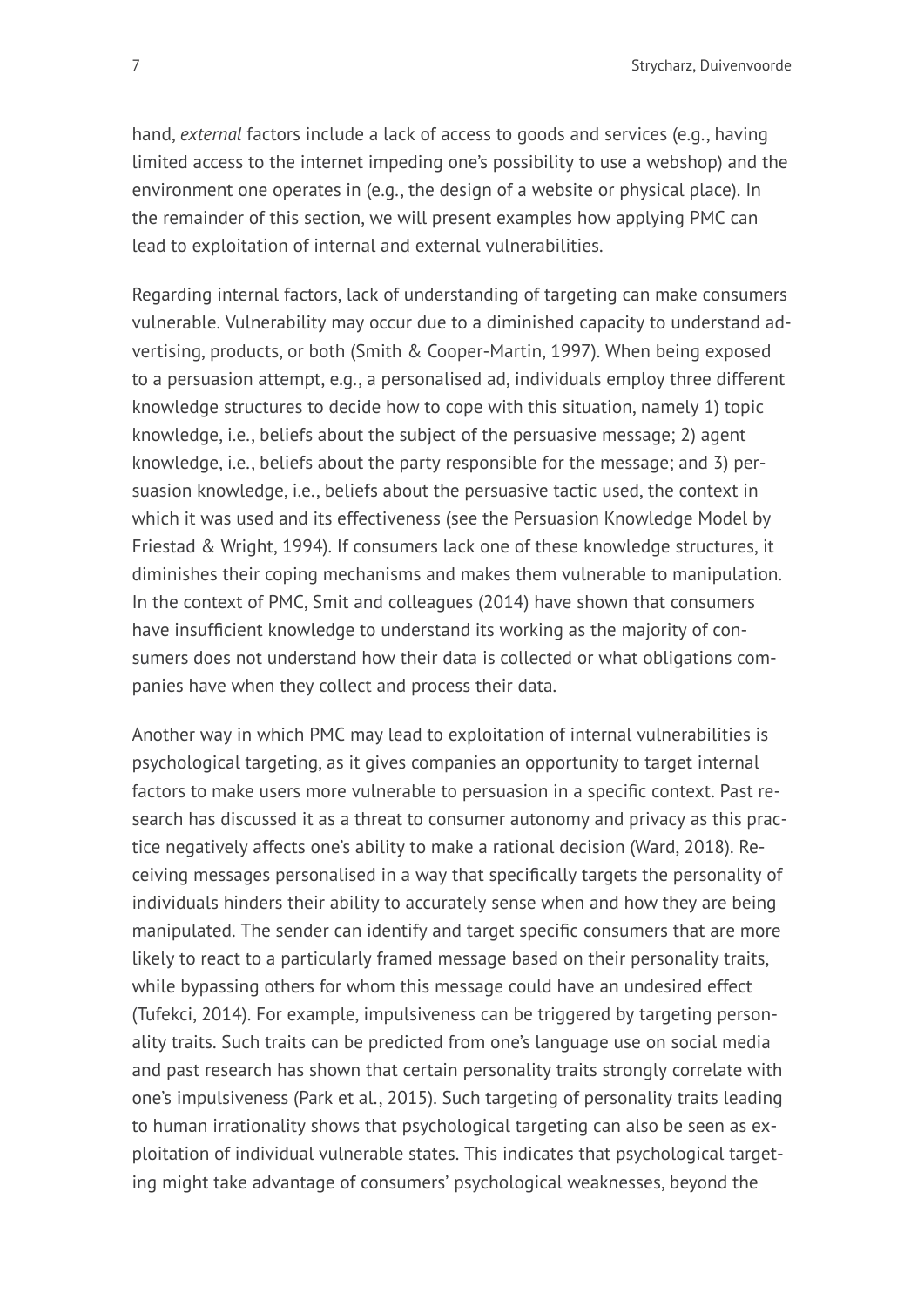light of their own awareness (Ward, 2018).

Personalisation can also be used to exploit the fact that vulnerability can be contextual. As Calo (2014) argues, collecting consumer data and processing it to construct individual profiles "permits firms to surface the specific ways each individual consumer deviates from rational decision-making, however idiosyncratic, and leverage that bias to the firm's advantage" (p. 1003). When applying PMC, organisations can explicitly personalise messages based on the inferred psychological state and the specific life situation of consumers. In the past, Facebook allegedly offered advertisers the option to target young users in a state of psychological vulnerability, inferring when the users feel insecure and stressed (Tiku, 2017). In a similar pattern, a marketing firm found that women feel less attractive on Mondays, especially in the morning, and recommended targeting women with beauty products specifically at that time of the week (PHD Media, 2013).

Next to internal factors, external factors that render consumers vulnerable can also be used to make personalisation more effective. Although there is lack of empirical research on the impact of external factors, numerous examples from the industry show how data on externalities can be used for PMC. One example concerns personalised dynamic pricing techniques, which have recently been criticised for not only being based on current market demand, but also on external factors that render individuals more in need of a service. For example, Uber has been criticised for increasing their price due to severe weather or ongoing safety issues (such as terrorist threats) knowing that in such a situation, consumers are in higher need of their services (Weiner, 2014). The same company has also been criticised for using data on the consumer's device to identify whether the battery of the mobile device is low, and Uber's services are urgently needed (Golson, 2016). Use of this type of data on external and situational factors about the consumer explicitly exploits the vulnerable situation they are in.

In conclusion, PMC applications can exploit consumer vulnerabilities in several ways. First, lack of understanding of targeting makes consumers vulnerable. Second, exploiting personality traits of consumers may lead to exploiting individual irrationalities. Third, PMC makes it possible to target consumers who are less rational due to other internal vulnerabilities, such as illness or psychological distress as well as due to external factors. In the next section we will provide an overview to what extent EU consumer law takes the relation between PMC and vulnerabilities into account and offers consumer protection.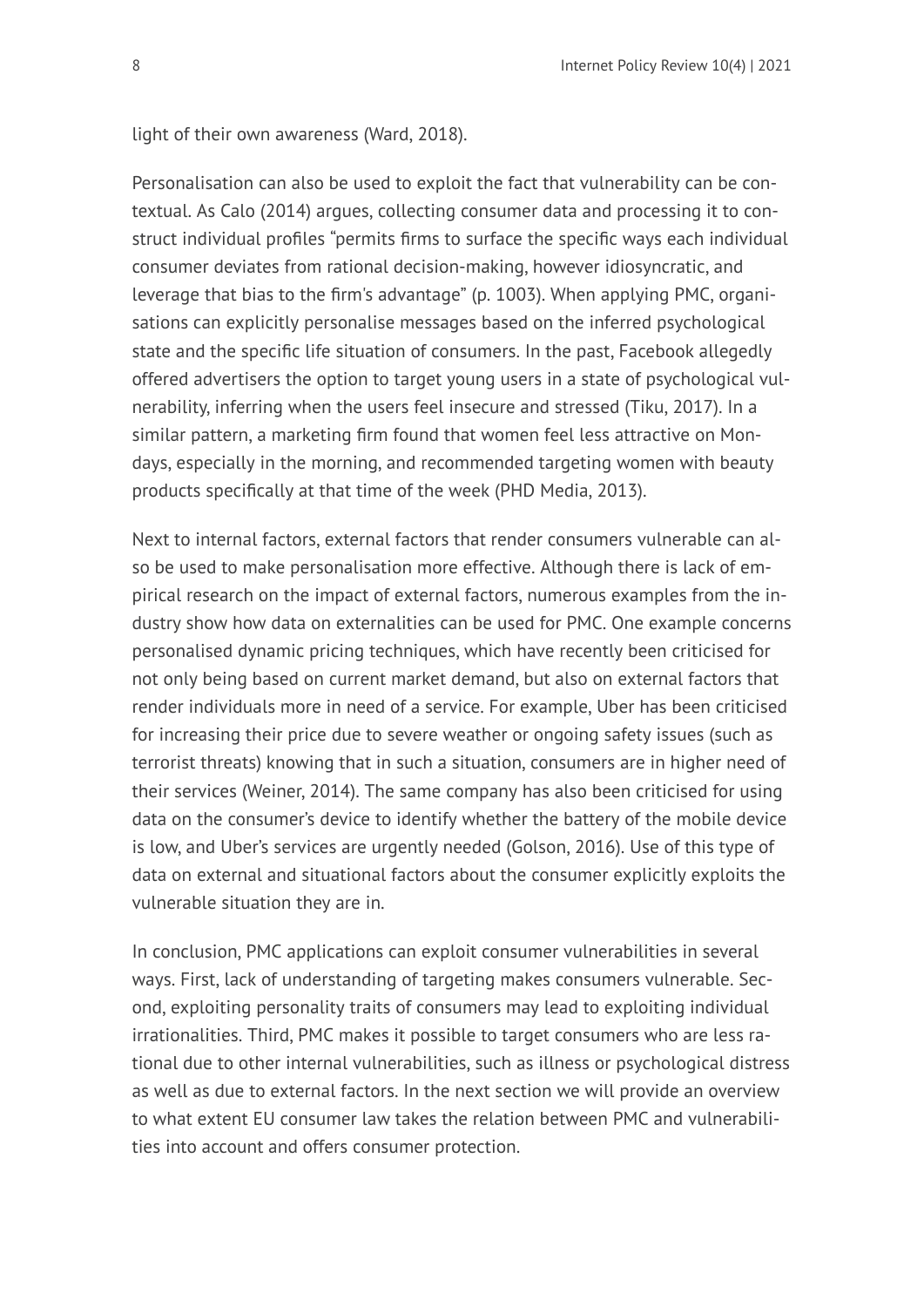# **Section 2: Personalised marketing communication and EU consumer protection law**

## **2.1 Introduction**

In legal literature, personalised marketing communication has so far been discussed mainly from the perspective of data protection (e.g., Zuiderveen Borgesius et al., 2017; Steppe, 2017; Zuiderveen Borgesius & Poort, 2017; Wachter, 2020; Finck, 2021) and, to a lesser extent, non-discrimination law (see e.g., Wachter, 2020; Zuiderveen-Borgesius, 2020; Gerards & Zuiderveen Borgesius, 2021). However, to address the exploitation of vulnerabilities through PMC, consumer protection laws can be highly relevant as well. This is especially so because data protection law—at least in the EU—leaves significant room for the processing of data for PMC, in particular if consumers have consented to it (Zuiderveen Borgesius et al., 2017; Galli, 2020, also on the notion of "consent" under EU data protection law). In addition, the potential of EU data protection law to address the risks of PMC seems limited, taking into consideration that people tend to consent to the processing of personal data even if they believe that their privacy is important (Acquisti & Grossklags, 2005; Zuiderveen Borgesius et al., 2017; Finck, 2021) and because it is questionable whether people truly understand the contemporary data systems and the consequences of their consent (see Finck, 2021, also for other limitations of EU data protection law in relation to personalised marketing). The remainder of this article therefore addresses to what extent consumers are protected against the exploitation of vulnerabilities through PMC under EU consumer protection law.

Two pieces of EU consumer protection legislation are of particular relevance to this topic. Firstly, PMC is regulated by the Unfair Commercial Practices Directive (2005/29/EC, "UCPD"), which is the primary legislative instrument in EU consumer protection law regulating marketing, including advertising. The UCPD does not provide specific rules on PMC, but it does regulate PMC through its clauses that apply to commercial practices in general. For example, PMC can be prohibited under circumstances if it contains misleading information or if it unduly puts the consumer under pressure. Secondly, the Consumer Rights Directive (2011/83/EU, "CRD") will—as of 28 May 2022—regulate a specific form of PMC: personalised pricing. Below it is discussed to what extent these two legislative instruments protect consumers against the exploitation of vulnerabilities through PMC.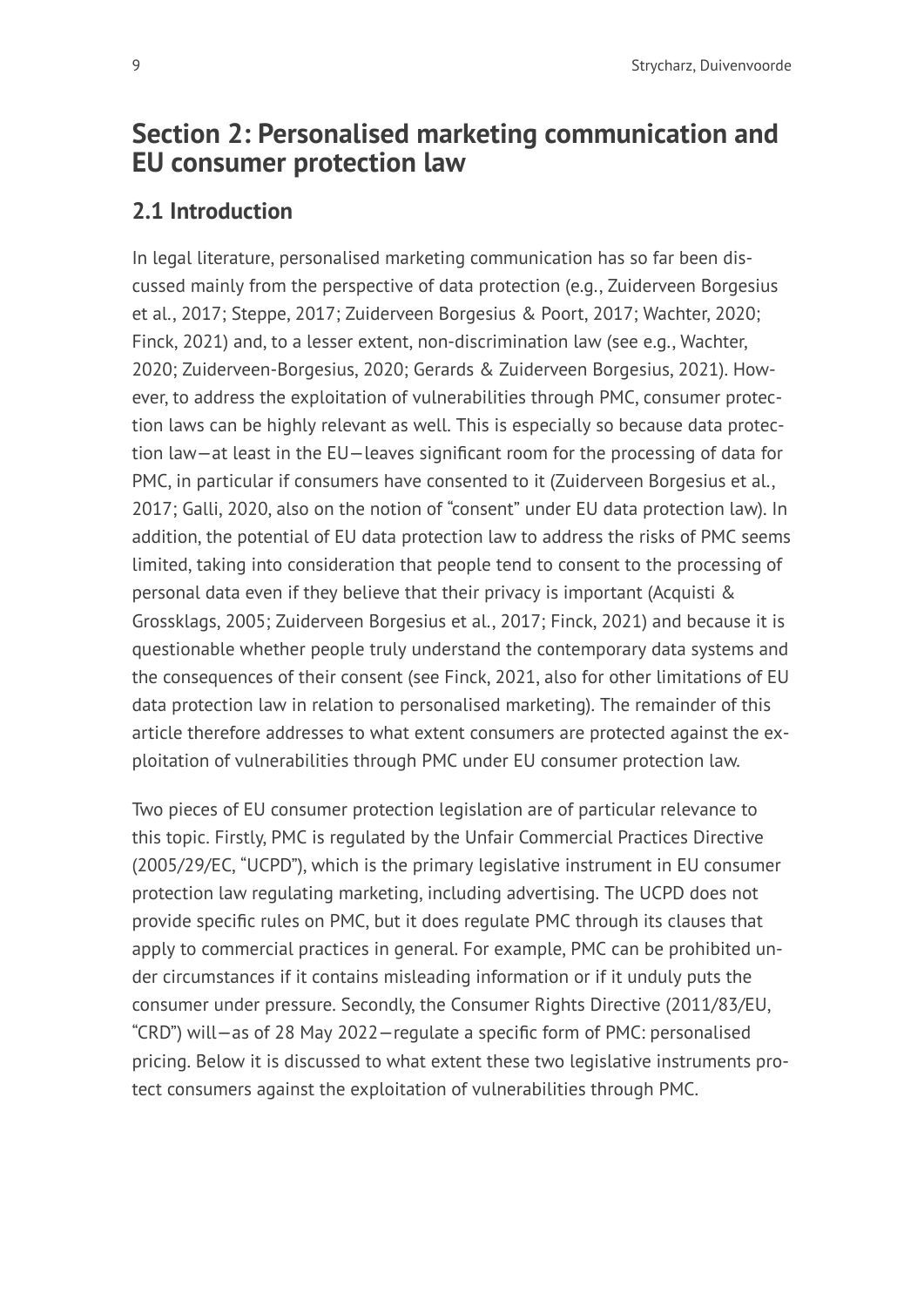## **2.2 PMC and the Unfair Commercial Practices Directive**

### **The Unfair Commercial Practices Directive**

The UCPD harmonises the regulation of business-to-consumer commercial practices in the EU. By doing so, the UCPD aims to increase the smooth functioning of the internal market while at the same time achieving a high level of consumer protection (Article 1 UCPD). The scope of the UCPD is particularly broad, as it covers any business-to-consumer commercial practice. As confirmed by the European Court of Justice ("CJEU"), this essentially includes any type of business-to-consumer advertising and marketing, including one-to-one commercial practices (CJEU C-388/13 *UPC*). This is relevant in the context of PMC: even communications that are fully personalised (i.e., personalised at the level of one single consumer) are "commercial practices" as defined by the UCPD.

The UCPD contains a mix of general and specific prohibitions of unfair commercial practices. In particular, it contains a general prohibition of unfair commercial practices as well as general prohibitions of misleading and aggressive commercial practices. Apart from these general prohibitions, the UCPD also contains a "black list" of specifically defined commercial practices that are deemed unfair under all circumstances.

The European Commission published a guidance document on the application of the UCPD, which was last updated in 2016 ("EC Guidance"; European Commission, 2016). The EC Guidance is not binding upon EU and national institutions, but it does provide insight into how the UCPD should be interpreted according to the European Commission. Similarly, national enforcement authorities have published guidance documents on the application of the UCPD, sometimes including specific guidelines in relation to PMC.

The UCPD was recently amended by the so-called Modernisation Directive (2019/ 2161/EU), which aimed to bring several EU consumer law directives up to date with technological and societal developments, including the shift from offline to online marketing and purchasing in recent years (Twigg-Flesner, 2018; Loos, 2019; Duivenvoorde, 2019). However, no amendments were introduced to the UCPD that specifically addressed PMC.

#### **Benchmarks for protection under the UCPD**

In the application of the general prohibitions in the UCPD (such as the prohibitions of misleading and aggressive commercial practices), the national courts and enforcement authorities must assess whether the economic behaviour of the "aver-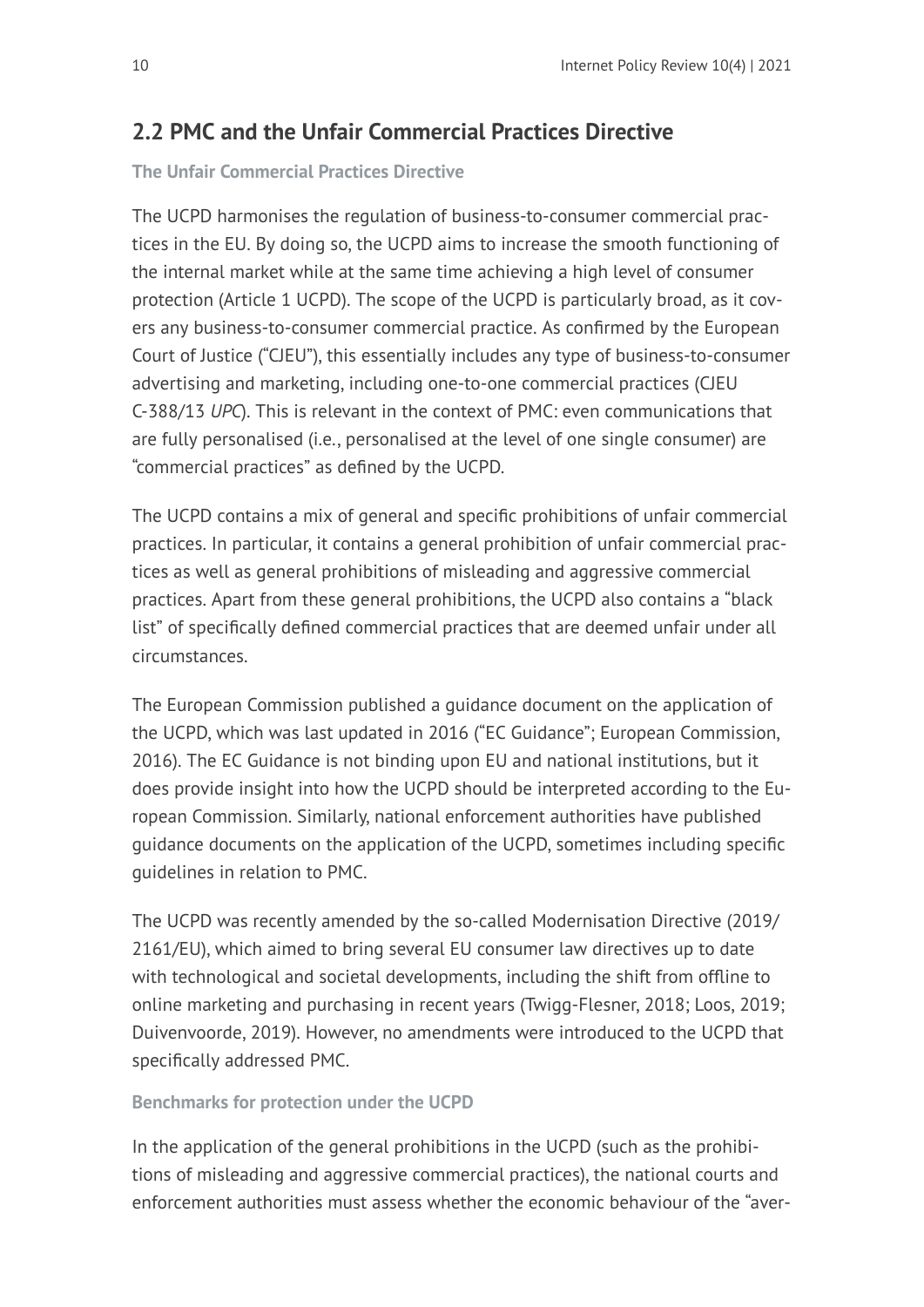age consumer" is distorted by the practice at hand (see e.g., Article 5.2(b) UCPD). This average consumer is deemed to be "reasonably informed, observant and circumspect" (Recital 18 UCPD; CJEU C-210/96 *Gut Springenheide*). In practice, this means that the average consumer is generally expected to understand that advertising should be taken with a pinch of salt. It also means that the average consumer is in principle expected to read all information supplied to him and to make a rational choice based on this information. This has raised significant criticism in literature, taking into consideration that—as evidenced by behavioural insights—consumers often do not consider all information available and do not take rational decisions due to biases in their decision making (Franck & Purnhagen, 2014; Duivenvoorde, 2015; Van Boom, 2016). If the economic behaviour of the average consumer is *not* distorted, e.g., because the average consumer is expected to understand the persuasive tactics used and to respond rationally, the practice is—in principle—not prohibited.

Since the average consumer benchmark is the default benchmark in the UCPD, the UCPD in principle disregards vulnerabilities of consumers who, either globally or in a specific context, do not meet the standard of the average consumer. This presents a significant barrier for courts and enforcement authorities to tackle the exploitation of vulnerabilities, including through PMC applications (see similarly for US law, which operates the standard of a "reasonable person": Willis, 2020). In particular, the average consumer benchmark disregards that *all* people may experience vulnerability in some situations. This is problematic from the point of view of tackling the exploitation of vulnerabilities through PMC, especially because companies may use PMC to exploit consumer vulnerabilities at the individual level, e.g., through psychological targeting or by targeting consumers that are—for whatever reason, and in the situation at hand—identified as being less rational.

However, benchmarks other than the "average consumer" can be applied under certain circumstances. Through the application of these alternative benchmarks, courts and enforcement authorities can—at least to some extent—take into account the behaviour of specific groups of consumers. This can lead to a higher level of consumer protection in specific cases (Duivenvoorde, 2013).

The first of these alternatives is the target group benchmark. If a commercial practice is directed at a specific group of consumers, the average member of that group is taken as the benchmark (Article 5.2(b) UCPD). For example, for a TV commercial that is broadcasted right before a children's TV show, the average child watching the show serves as the benchmark in assessing the fairness of the commercial practice. The target group benchmark can to some extent help to address PMC-re-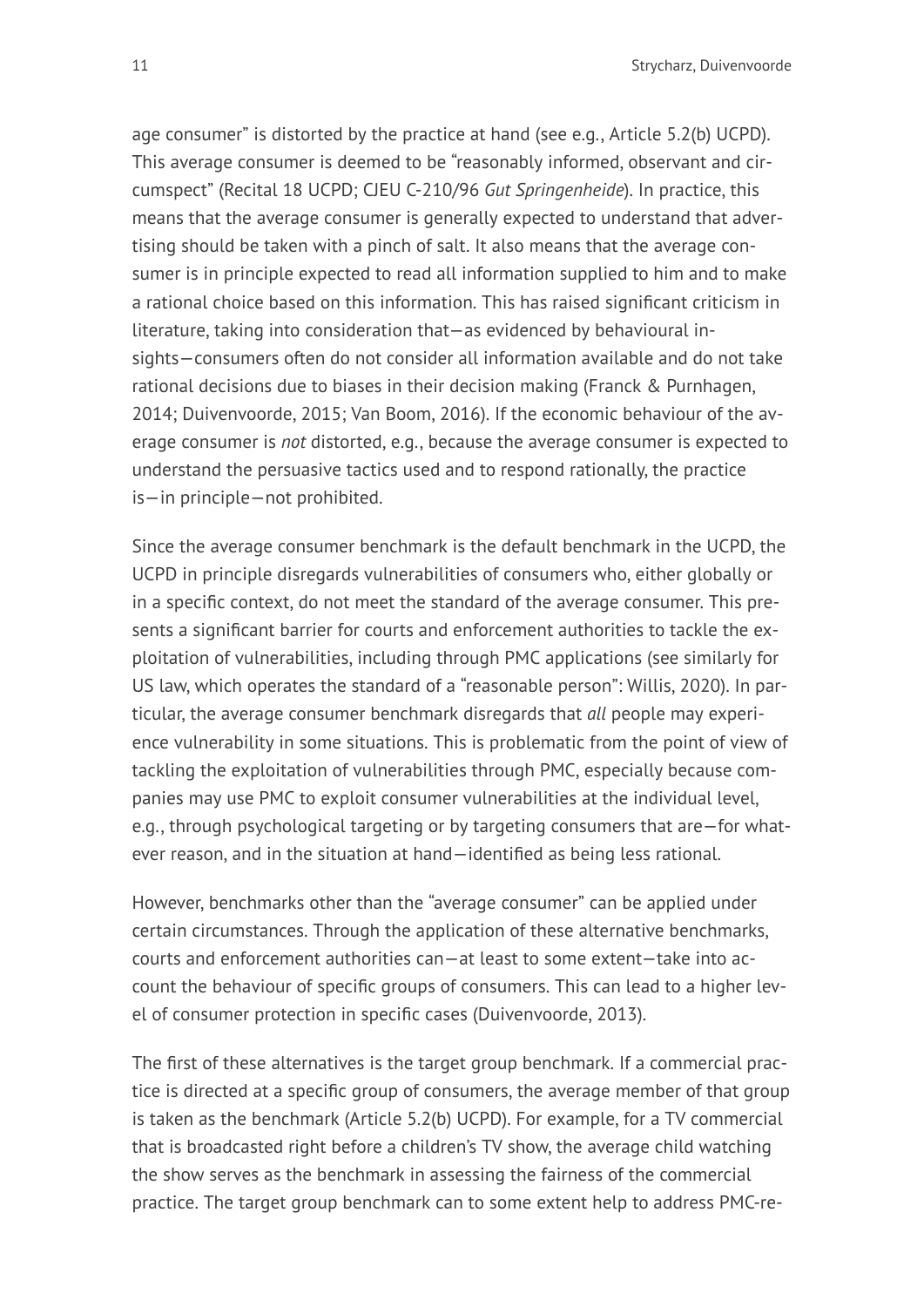lated consumer vulnerability. If PMC is targeted at a specific group, the average member of that specific group can serve as the benchmark. For example, if an online advertisement is specifically directed to a group of consumers who are likely to react to that advertisement less rationally due to a personality trait (psychographic segmentation), the behaviour of the average member of that group can be taken into account—rather than the rather rational behaviour of the "average consumer".

However, in practice it will most likely be difficult for the authorities to ascertain that a specific PMC practice is actually targeted at a specific group, and that this group is indeed less rational or attentive. This applies in particular to marketing communication that is personalised at the individual level, e.g., on the basis of automated individualised A/B testing, see Section 1.1. This will make it difficult (if not: impossible) to determine that a "group" is targeted. In such a case, it will not only be difficult to determine for an enforcement authority what "group" is targeted, but also how the average member of this group is expected to respond (see similarly in relation to US law: Willis, 2020).

Arguably, if PMC is personalised at the level of an individual consumer, the individual consumer could serve as the "target group". This view is in fact taken by the Netherlands Authority for Consumers and Markets in its guidance on the protection of the online consumer (Netherlands Authority for Consumers and Markets, 2020, pp. 15 and 26). It is questionable whether this view is indeed in line with the UCPD, in particular because according to the wording of the UCPD an actual "group" must be targeted in order for the target group benchmark to be applicable. Hence, it is doubtful whether the target group benchmark can actually serve to protect consumers when PMC is truly personalised.

The second alternative to the average consumer benchmark is the vulnerable group benchmark (Article 5.3 UCPD). If a commercial practice affects a particularly vulnerable group, the average member of that group serves as the benchmark. Rather than focusing on who is *targeted* by the commercial practice, this benchmark focuses on who is *affected* by the practice. Hence, the added value of the vulnerable group benchmark compared to the target group benchmark is that this benchmark can also be applied if a company is *not* targeting its marketing communication to a specific group (Anagnostaras, 2010; Trzaskowski, 2016). Article 5.3 UCPD specifically refers to vulnerability due to "age, mental or physical infirmity or credulity", but also seems to be applicable to other potential sources of groupbased vulnerability (Anagnostaras, 2010; Duivenvoorde, 2013; Trzaskowski, 2013).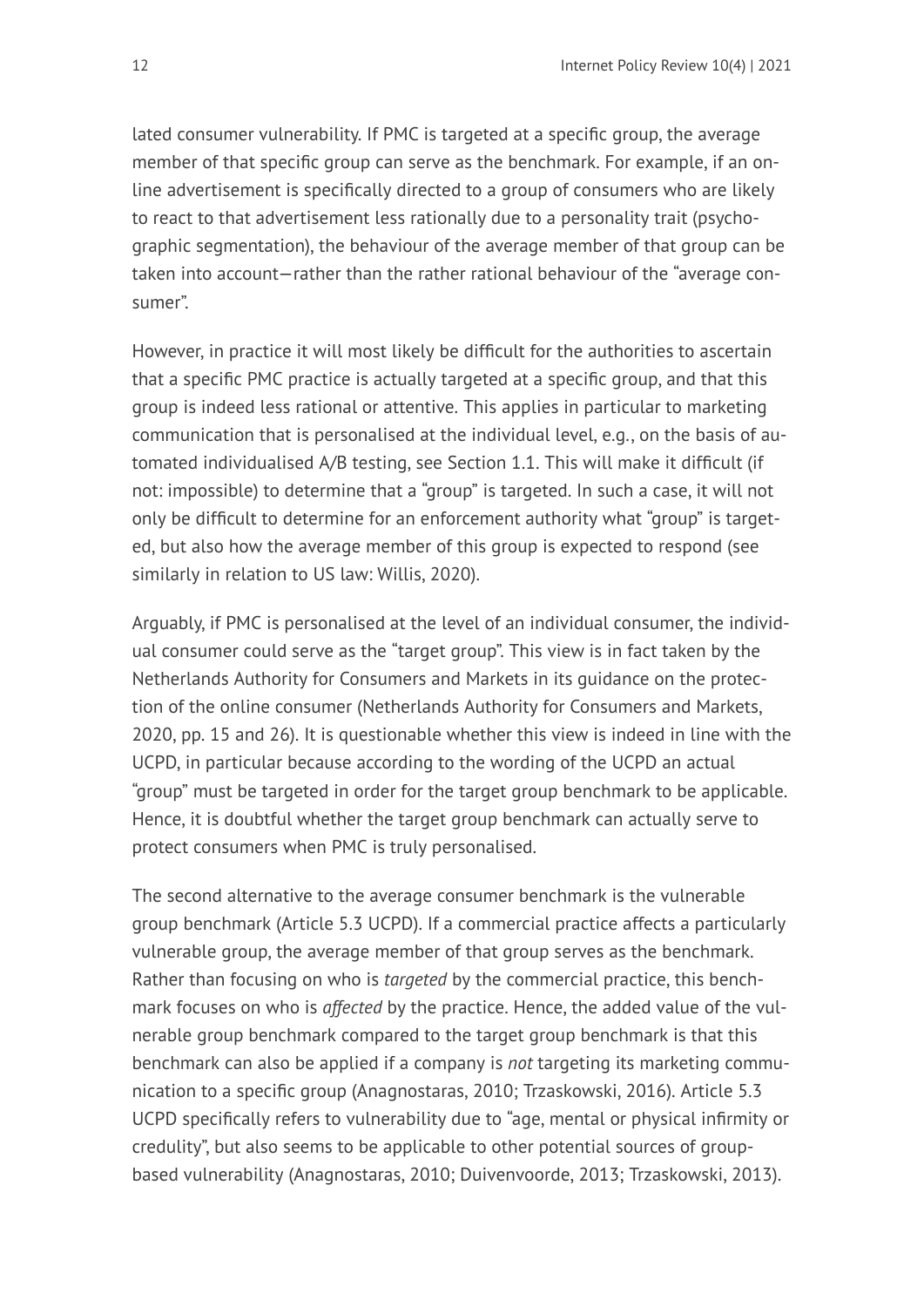However, the vulnerable group benchmark is only applicable if certain requirements are fulfilled. Firstly, Article 5.3 UCPD essentially only takes into account group-based vulnerabilities and not individual and contextual vulnerabilities. Hence, the notion of vulnerability in the UCPD is considerably narrower compared to the understanding of vulnerability in consumer research. Secondly, the vulnerability must be reasonably foreseeable to the company. And finally, the vulnerable group must be "clearly identifiable". These requirements tend to significantly limit this benchmark's scope of protection (Duivenvoorde, 2013; Trzaskowski, 2013; Galli, 2020; Helberger et al., 2021, p. 25). At the same time, it could be argued that the requirement of reasonable foreseeability could be fulfilled more easily in a PMC context, at least if the vulnerability of a particular group is apparent to the company due to the data that is available to it. Still, it will likely be difficult in practice for the authorities to pinpoint a specifically vulnerable group that is clearly identifiable and to prove that the vulnerability of this group was indeed reasonably foreseeable to the company. This is especially the case because companies may base their targeting on a combination of different characteristics (such as multiple demographics as well as past online behaviour), rather than on a one specific group characteristic.

All in all, the potential of the vulnerable group benchmark to address consumer vulnerability in the context of PMC seems limited and is therefore ill-fitted to effectively deal with the exploitation of vulnerabilities through PMC. This is especially the case because the approach of addressing group-based vulnerability disregards that vulnerability, as is pointed out by Baker and colleagues (2005), can be temporary and related to external factors.

#### **PMC and misleading commercial practices**

The UCPD prohibits misleading commercial practices. In particular, it prohibits misleading actions (i.e., misleading consumers by providing them with false or misleading information, Article 6 UCPD) and misleading omissions (i.e., withholding essential information to consumers, Article 7 UCPD). For any PMC practice to be assessed as misleading, it must either be misleading to the average consumer (or possibly to the target group or vulnerable group, if such a benchmark is applicable) or must omit essential information (such as the full price inclusive of taxes and additional costs). Hence, the starting point is that influencing consumers is in principle allowed, as long as consumers are provided with sufficient and correct information. This is in fact one of the guiding principles in EU consumer protection law, which is also known as the "information paradigm" (Reich & Micklitz, 2014, p. 22; Van Boom, 2016, p. 402).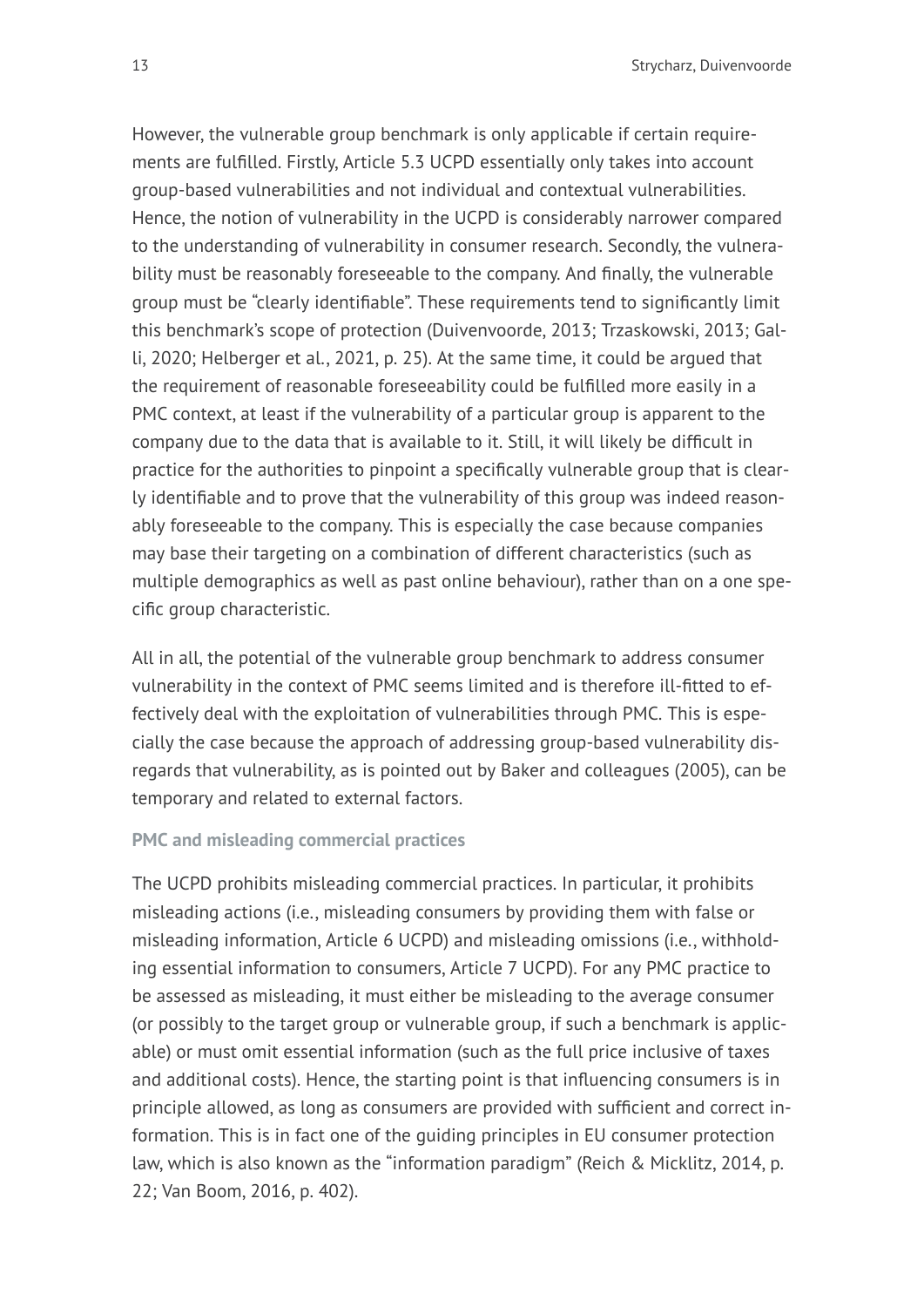In principle, the UCPD does not require companies to disclose that marketing communication is personalised (see for the discussion whether and to what extent a similar duty exists under EU *data protection* law e.g., Veale & Edwards, 2019; Galli, 2020; Malgieri, 2019). This is another barrier in effectively tackling the exploitation of vulnerabilities through PMC, taking into consideration that lacking such knowledge makes it more difficult for consumers to cope with vulnerabilities arising from PMC.

Arguably, not disclosing to consumers that an *offer* (such as a price for a specific product) is personalised does qualify as a misleading omission under Article 7 UCPD. This view has both been taken by the Netherlands Authority for Consumers and Markets and—before Brexit—the UK Office of Fair Trading (Netherlands Authority for Consumers and Markets, 2020, pp. 26-27; Office of Fair Trading, 2013, p. 32). The EC Guidance does not go as far. In the EC Guidance, it is merely stated that "*[a]s with dynamic pricing and price discrimination, under the UCPD traders are free to determine their prices if they duly inform consumers about the prices or how they are calculated*" (European Commission, 2016, p. 134)*.* This seems to indicate that companies can personalise prices and are merely held to be transparent to the consumer what the price of a specific product is, rather than having to explain that this price has been personalised. As will be shown below, such a duty does arise from the amended Consumer Rights Directive.

#### **PMC and aggressive commercial practices**

The UCPD also prohibits aggressive commercial practices (Articles 8 and 9 UCPD). In essence, aggressive commercial practices are selling techniques which limit the consumer's freedom of choice or conduct regarding the product by use of harassment, coercion (including the use of physical force) or undue influence. These are practices that are thought to distort the free shaping of the will of the consumer, using techniques which compromise the consumer's freedom of choice (Carballo-Calero, 2016).

The prohibitions of aggressive practices in the UCPD (including the "black list" of aggressive practices) do not specifically regulate PMC. In order for a practice to be prohibited, (i) a company must exercise harassment, coercion or undue influence and (ii) this practice must impair the average consumer's freedom of choice (or, under circumstances: that of an average member of the target group or the vulnerable group) in a way that causes him or is likely to cause him to take a transactional decision that he would not have taken otherwise. From these requirements it follows once more that influencing consumers (either through regular advertising or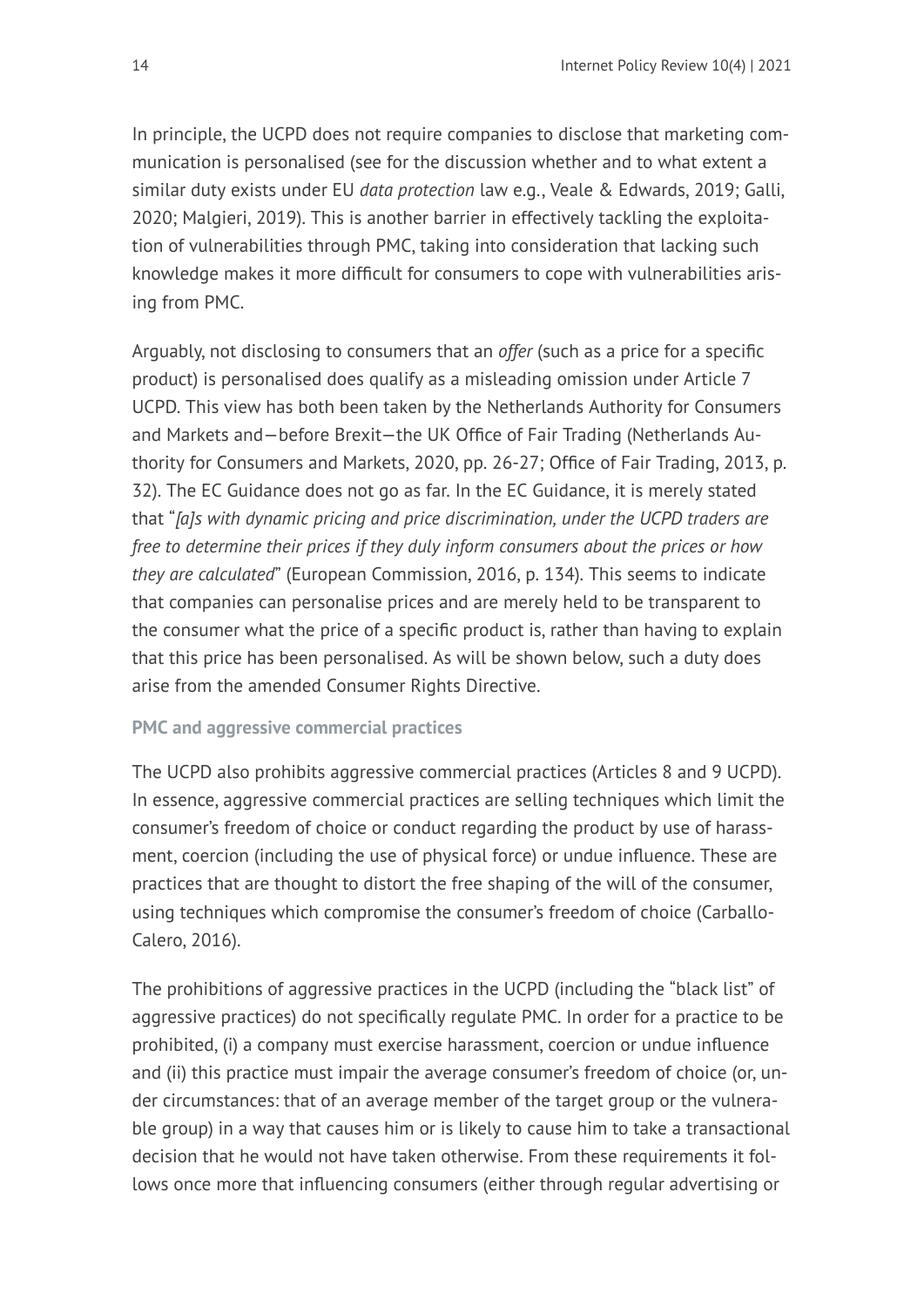through PMC) is in principle allowed (see also European Commission, 2016, p. 78), with the exception that the company may not exercise harassment, coercion or undue influence—notions that seem to point to rather clear-cut cases of unduly pressuring consumers to do something against their will. In addition, the average consumer benchmark again serves as a significant barrier in effectively protecting consumers against the exploitation of vulnerabilities through PMC.

Still, PMC practices could be prohibited as aggressive commercial practices under specific circumstances. Especially "undue influence" can be of relevance to PMC. Undue influence is defined in Article 2(j) UCPD as "*exploiting a position of power in relation to the consumer so as to apply pressure, even without using or threatening to use physical force, in a way which significantly limits the consumer's ability to make an informed decision.*" The UCPD does not make clear when a "position of power" exists, but the UCPD seems to refer to a specific position of power of the company *vis-à-vis* the consumer, rather than structural market inequalities (such as information asymmetry) (Caronna, 2018). Such a position of power could exist, for example, if the consumer has become psychologically dependent on the company (Micklitz et al., 2010, pp. 147-148). Arguably, the context of PMC (in which companies collect data on consumers' behaviour in order to influence them more effectively) can put those companies into a position of power (see also Helberger et al., 2021). This could be the case in particular if the company holds information on vulnerability of the consumer, such as the psychological state of the consumer (e.g., state of distress) or on detrimental external circumstances (such as the consumer having to book a taxi while having a low phone battery).

However, the mere imbalance of power is insufficient to conclude that the company is exercising undue influence (see the text of Article 2(j) UCPD cited above and Caronna, 2018). A practice constitutes undue influence only if the company is exploiting the power imbalance and is applying pressure onto the consumer, in a way that makes the consumer uncomfortable and confuses their thinking in relation to the decision they are about to take (CJEU C-628/17 *Orange Polska*). In the words of Advocate-General Campos Sánchez-Bordona, this pressure must cause "the forced conditioning of the consumer's will" (Opinion in cases C‑54/17 and C‑55/17 *AGCM v Wind and Vodafone*). For example, charging a higher price to consumers who are in a hurry to book a taxi ride is in itself not putting the consumer under pressure. This could possibly be different if the taxi company would send a pop-up message to the consumer saying that "*Your battery is low – book this ride immediately!*".

In this context, it is important to note that Article 9 UCPD emphasises that one of the elements that should be taken into account when assessing whether a practice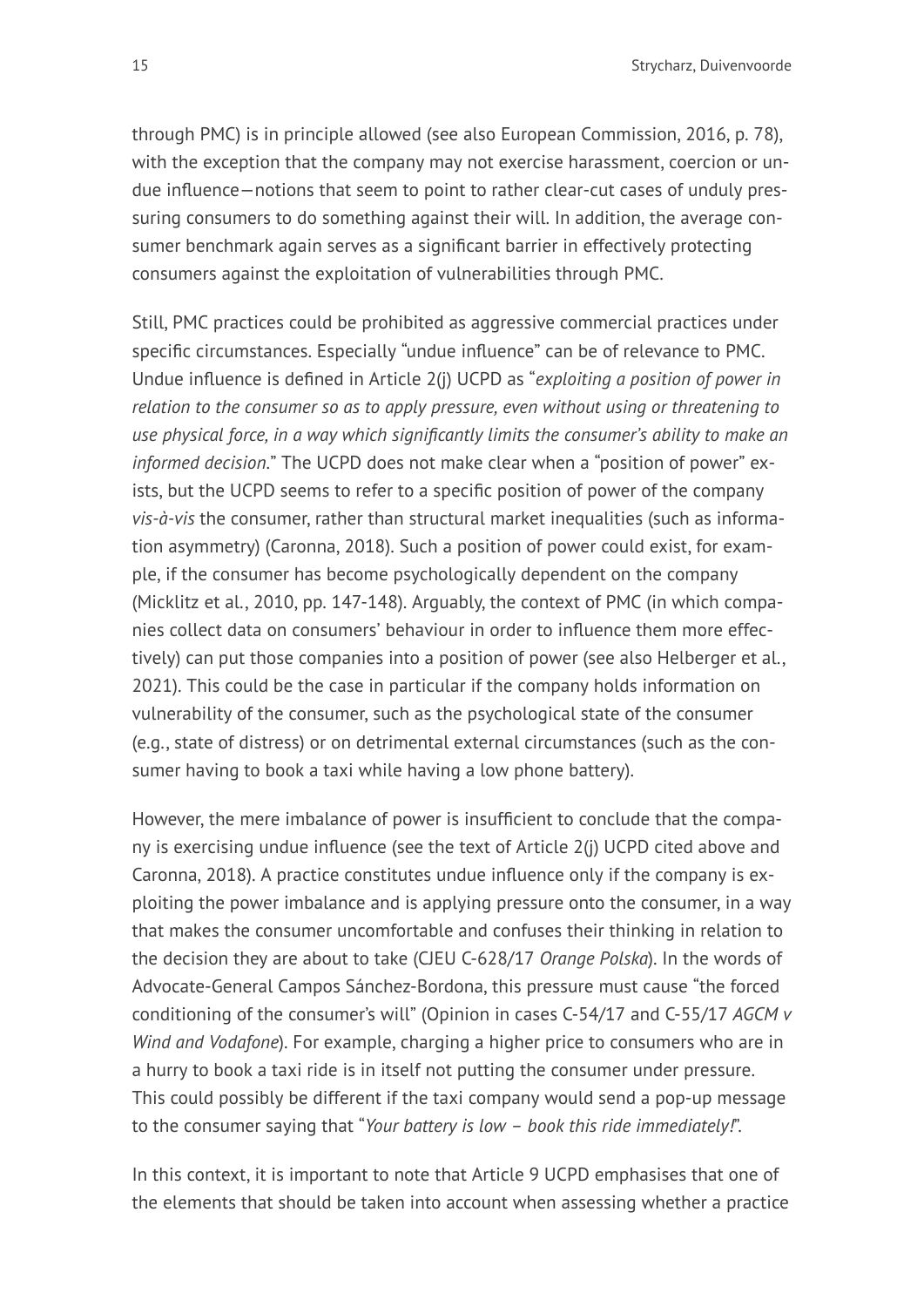constitutes undue influence is "*the exploitation by the trader of any specific misfortune or circumstance of such gravity as to impair the consumer's judgement, of which the trader is aware, to influence the consumer's decision with regard to the product*". Also on the basis of this provision it seems likely that merely contracting with a consumer who is in high need of a product or service, or even charging a higher price to such a consumer, is insufficient for the practice to be aggressive. Again, it seems that additional circumstances are needed. Similarly, the mere targeting of advertising to consumers who are in a vulnerable psychological state is unlikely to constitute an aggressive commercial practice in itself. For example, targeting online advertising for a book on "better sleeping" to people who are awake in the middle of the night and are therefore likely to have sleeping problems is probably not aggressive as such, but repeated targeting of such advertising during the night could well be (since this could constitute putting the consumer under pressure).

In conclusion, the prohibition of aggressive commercial practices does provide some potential to tackle the exploitation of vulnerabilities through PMC, but only under specific circumstances. The notions of harassment, coercion and undue influence are essentially written to challenge rather clear-cut practices, which involve unduly pressuring consumers to do something they do not intend to. In contrast, the exploitation of PMC will often involve more subtle ways of influencing consumers, such as psychological targeting or personalising content on the basis of the inferred psychological state or life situation of a consumer. Such forms of PMC can exploit consumer vulnerabilities, without clearly satisfying the requirements of Articles 8 and 9 UCPD.

#### **PMC and the general clause**

Commercial practices are also prohibited if they are "*contrary to the requirements of professional diligence*". This follows from the general prohibition of unfair commercial practices in Article 5 UCPD. The general clause essentially functions as a "safety net" in the UCPD: if a practice is neither misleading nor aggressive, the practice may still be prohibited as unfair under Article 5. So far, courts and enforcement authorities have only sparsely applied this clause (see European Commission, 2016, p. 51 for examples), simply because cases are dealt with through the more specific prohibitions of misleading and aggressive commercial practices.

However, this general prohibition can be of use in relation to practices that were not foreseen at the time the UCPD was introduced, including PMC. In order for PMC practices to be prohibited under Article 5 UCPD, the practice at hand must—in essence—go against the normative values that apply in the specific field of busi-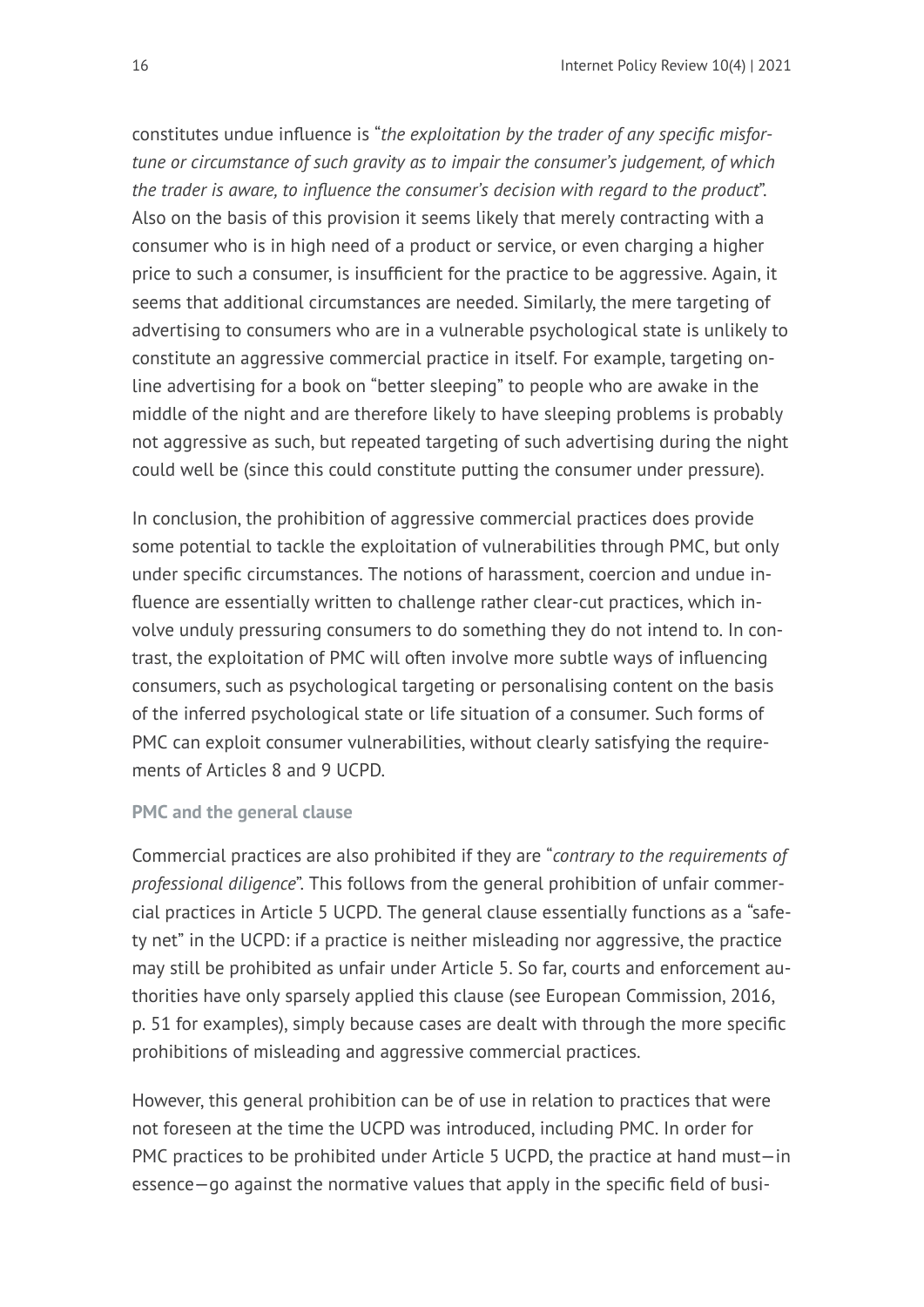ness activity (European Commission 2016, p. 51). This provides some potential to challenge the exploitation of vulnerabilities through PMC, but only if the practice is not accepted within the industry. For example, targeting impulsive consumers with advertising for products that they are likely to regret purchasing could potentially qualify as an unfair commercial practice, provided that it can be established that such a group has been specifically targeted. If this cannot be established, the practice is likely to be allowed, taking into consideration that the average consumer is in principle expected to respond rationally. Similarly, targeting teenagers who feel insecure and stressed with advertising which makes use of their mental states, could qualify as an unfair commercial practice (also it does not involve putting the teenagers under pressure), again provided that such a group has been targeted specifically. However, it must be noted that this is unchartered territory, and that the notion of professional diligence is notoriously vague.

### **2.3 PMC and the Consumer Rights Directive: price personalisation**

The Consumer Rights Directive (2011/83/EU, "CRD") deals with several aspects of consumer contracts, including the conclusion of distance contracts (such as online purchases). Like the UCPD, the CRD has recently been amended by the Modernisation Directive (2019/2161/EU). The Directive introduces a new information duty to the CRD for companies that apply price personalisation in the context of distance contracts (including online sales). This new rule will have to be implemented by the EU member states ultimately by 28 November 2021 and applied as of 28 May 2022.

The Modernisation Directive emphasises that companies are allowed to personalise prices for specific consumers or specific categories of consumers based on automated decision-making and profiling of consumer behaviour. However, companies will have to inform consumers if they do so (see Recital 45 of the Preamble to the Modernisation Directive and Article 4.4(a)(ii) Modernisation Directive). The information duty does not apply to techniques such as 'dynamic' or 'real-time' pricing that involve price changes in response to market demands (Recital 45 of the Preamble to the Modernisation Directive). Hence, this information duty does not apply to a taxi company that raises prices in bad weather conditions or ongoing safety issues.

Companies must supply the information on price personalisation to the consumer in a clear and comprehensible manner, before the contract between the company and consumer is concluded. On the basis of the wording of the new provision, it will be sufficient if the company informs the consumer that a price has been per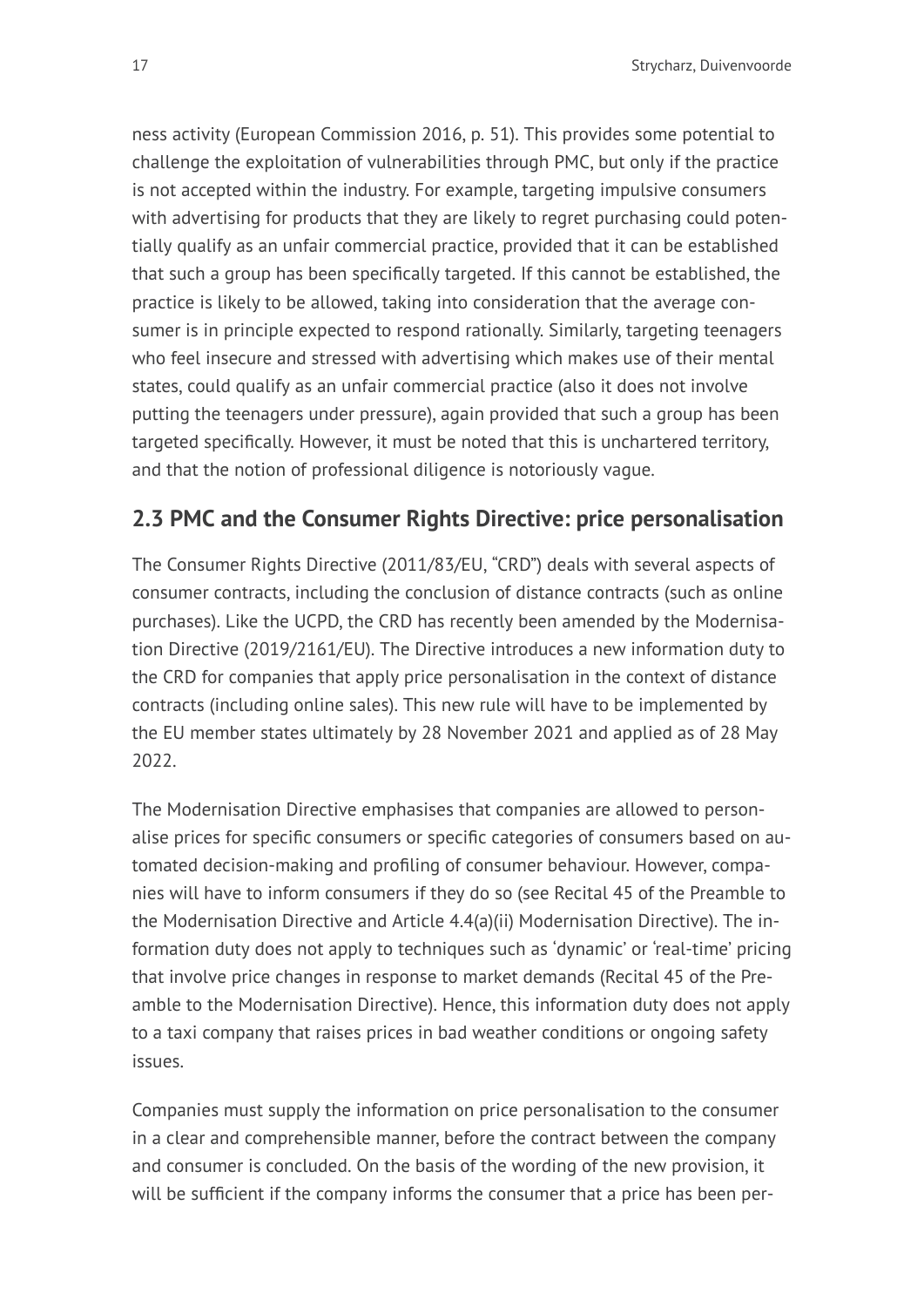sonalised, without disclosing (i) what data the personalisation has been based on and (ii) to what extent the personalised price is different to the price offered to other consumers.

The new information duty does—to some extent—address the lack of understanding of price personalisation that consumers may have and that can make them vulnerable to this practice. The new information duty will at least ensure that consumers will be aware that a price is personalised. At the same time, it is questionable whether consumers will really understand the (in some cases: negative) effects of personalised pricing in a specific case, taking into consideration that companies will not be obliged to disclose what data the personalisation is based on and to what extent this price is different to that of other consumers.

# **Section 3: Conclusion and implications**

## **3.1 Conclusion**

The aim of this article was to examine the ways in which PMC can exploit consumer vulnerabilities as well as to analyse to what extent consumers are protected against such exploitation under EU consumer law. A review of past empirical literature showed that PMC indeed has the potential to exploit both internal and external vulnerabilities. Internal vulnerabilities can be exploited in three ways. First, due to a lack of appropriate persuasion knowledge about PMC, consumers may not be able to adequately respond to the persuasion attempt. Second, psychological targeting renders consumers less rational in reaction to PMC. Finally, utilising the fact that internal vulnerability can also be temporary and contextual, organisations can exploit such vulnerabilities in users by creating an environment that takes advantage of, for example, consumers' emotional states or personal concerns. Regarding external vulnerability, companies can take advantage of the environment of the consumer and exploit the consumer's lack of access to resources.

As to the legal protection against the possibilities for exploitation of vulnerabilities through PMC, this article has shown that PMC is not specifically regulated under EU consumer law, with the exception of the new information duty on personalised pricing in the CRD. PMC practices can be prohibited under circumstances, just as other (non-personalised) commercial practices. However, the system of consumer benchmarks in the UCPD constitutes a significant barrier in effectively tackling the exploitation of vulnerabilities through PMC. In addition, even if it can be established that the average consumer or a specific target group or vulnerable group is harmed, PMC applications that exploit consumer vulnerabilities will in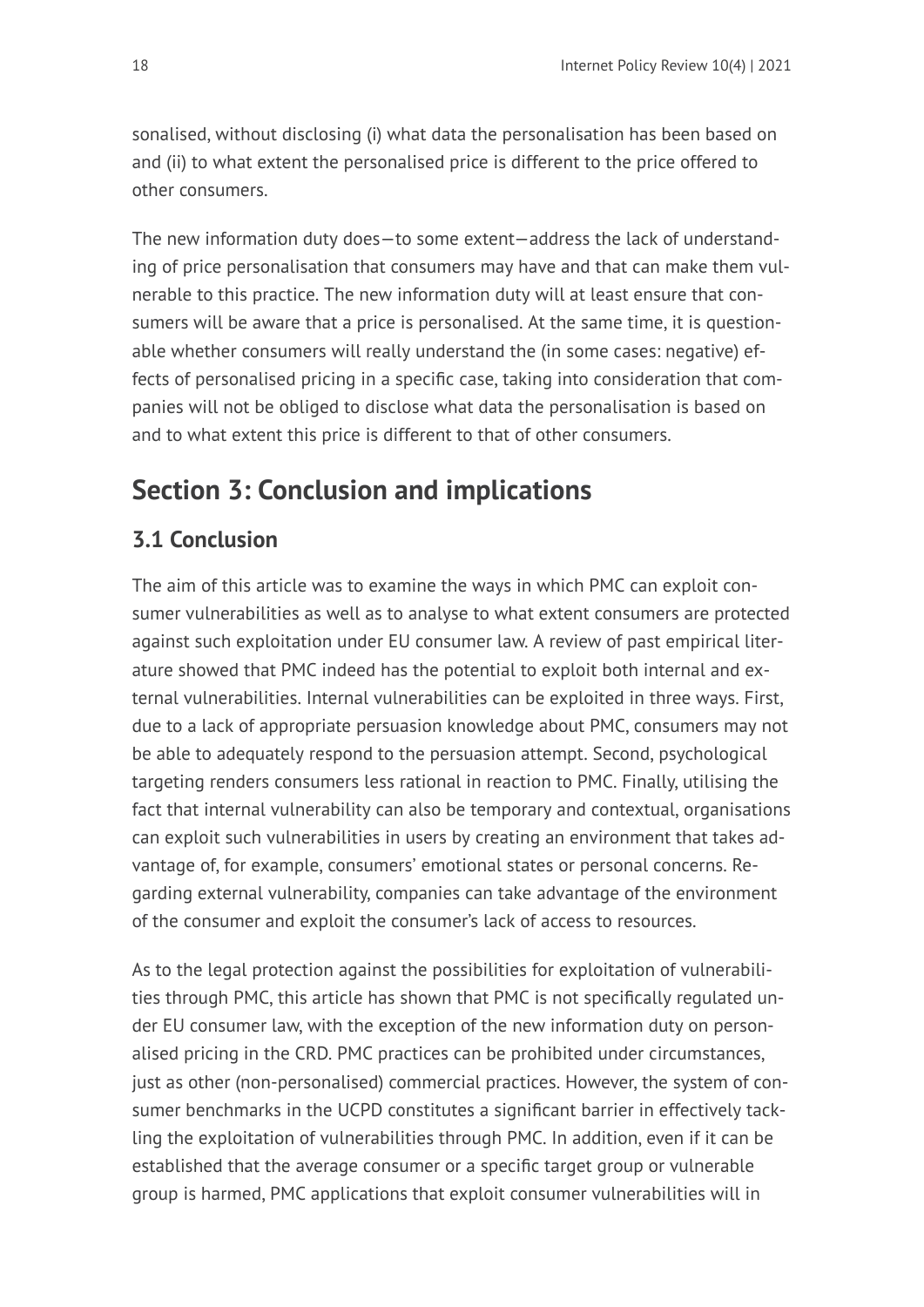most cases not be typical misleading or aggressive practices. Instead, the exploitation of vulnerabilities through PMC may well involve more subtle ways of influencing consumers, which lend their effectiveness to being based on individual profiles inferred from data collected on the specific consumer (such as the consumer's tendency to react less rationally in certain situations). Such applications may potentially qualify as unfair commercial practices, but the UCPD is clearly not written to tackle such cases.

### **3.2 Implications for consumer law and future research**

What are the implications of these conclusions? We will discuss how EU consumer law could respond in order to tackle the exploitation of vulnerabilities through PMC more effectively and address the implications of our conclusions for future research.

Taking into consideration that EU consumer law aims to achieve a high level of consumer protection, it would make sense to strengthen EU consumer law in order to tackle the exploitation of vulnerabilities through PMC more effectively. The exploitation of vulnerabilities through PMC can be seen as harmful both for individuals (as a threat to the autonomy to make informed decisions, see Calo, 2014 and Susser et al., 2019) and for the economy (since consumer manipulation potentially constitutes market failure, see Averitt & Lande, 1997; Hanson & Kysar, 1999; and Calo, 2014). Framed differently: the potential of exploitation of consumer vulnerabilities through PMC is likely to increase the power asymmetry between companies and consumers (Calo, 2014; Helberger et al., 2021). Consumer law could do something about it.

By saying this, we do not imply that EU consumer law is the *only* field of law through which exploitation of PMC-related vulnerabilities can be tackled. For example, specific risks of discrimination through PMC (such as through price discrimination) could be tackled through non-discrimination law (see e.g., Zuiderveen-Borgesius, 2020; Gerards & Zuiderveen Borgesius, 2021). In addition, the exploitation of vulnerabilities through PMC could partly be prevented by limiting the possibilities for companies to collect data through data protection law (see Calo, 2014; Zarsky, 2019). However, taking into consideration that consumer law (more than data protection law) aims at protecting consumers against economic harm by reducing power asymmetries between companies and consumers, it makes sense to look at EU consumer law to at least offer part of the solution.

This is not to say that an "easy fix" is available for EU consumer law to effectively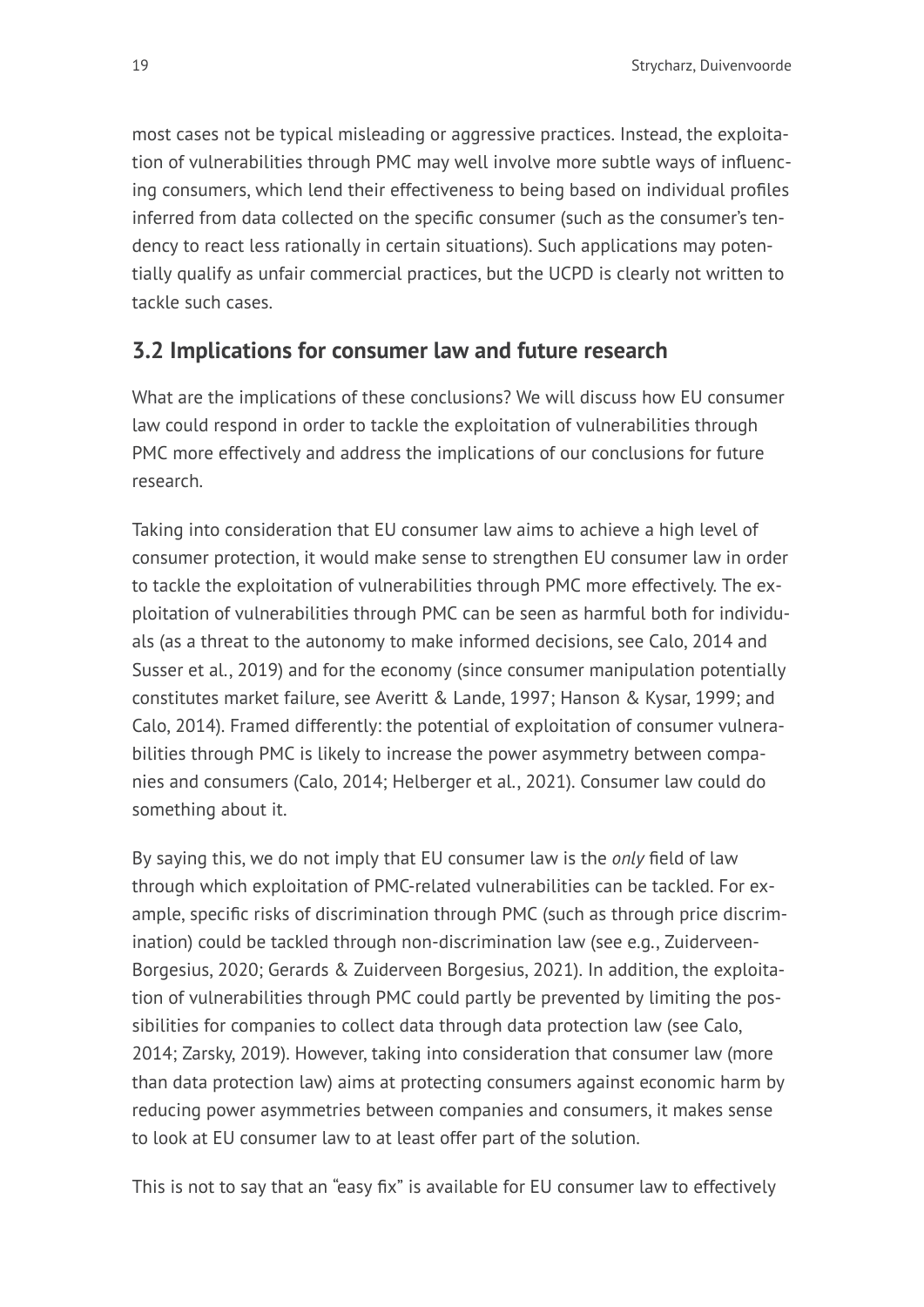tackle vulnerability exploitation through PMC. For example, an overall ban on PMC (as has been defended by some, see Willis, 2020) would be undesirable for many, taking into consideration that PMC can also be beneficial to consumers in many ways (e.g., Boerman et al., 2017; Tran, 2017). Moreover, this article has shown that the relationship between PMC and consumer vulnerability is complex and multidimensional. As a result, it seems impossible to solve the problem by simply replacing the notion of vulnerability in the UCPD (Article 5.3) with a new and better one. Rather than trying to implement an easy fix, it makes sense to strengthen EU consumer law through a combination of improvements.

One improvement could be a progressive interpretation of the UCPD by courts and enforcement authorities. For example, the CJEU could recognise that the average consumer does not always respond rationally to commercial practices, in particular if such practices are personalised. This would make it easier for national courts and enforcement authorities to assess the exploitation of PMC-related vulnerabilities as unfair, also if no clear "target group" or "vulnerable group" can be identified (as is the case when, for example, marketing communication is personalised at the individual level).This would increase the potential of the UCPD to tackle the exploitation of vulnerabilities through PMC, in particular under the general prohibition of unfair commercial practices (Article 5 UCPD) and the prohibition of aggressive commercial practices (Articles 8 and 9 UCPD). The European Commission could help facilitate this process by clarifying in the EC Guidance what is expected of the average consumer in relation to PMC and under what circumstances PMC practices are deemed to be unfair.

In addition, changes to EU consumer law could strengthen its potential to effectively tackle the exploitation of vulnerabilities through PMC. For example, an information duty could be introduced to ensure that consumers are informed that commercial content is personalised and on the basis of what data this is done. This could increase consumers' persuasion knowledge and help them to deal with personalised persuasion attempts (see Section 1.2). In fact, such a transparency requirement has recently been proposed as part of the EU Digital Services Act ("DSA", European Commission, 2020), which is an ambitious attempt to introduce more stringent rules on internet intermediaries in relation to a broad range of issues (Savova, et al., 2021; Savin, 2021; Cauffman & Goanta, 2021). Article 24 of the DSA proposes that in case of personalised advertising, online platforms must provide "*meaningful information about the main parameters used to determine the recipient to whom the advertisement is displayed*." However, this information duty is limited to advertising via online platforms and thus does not apply to other forms of PMC,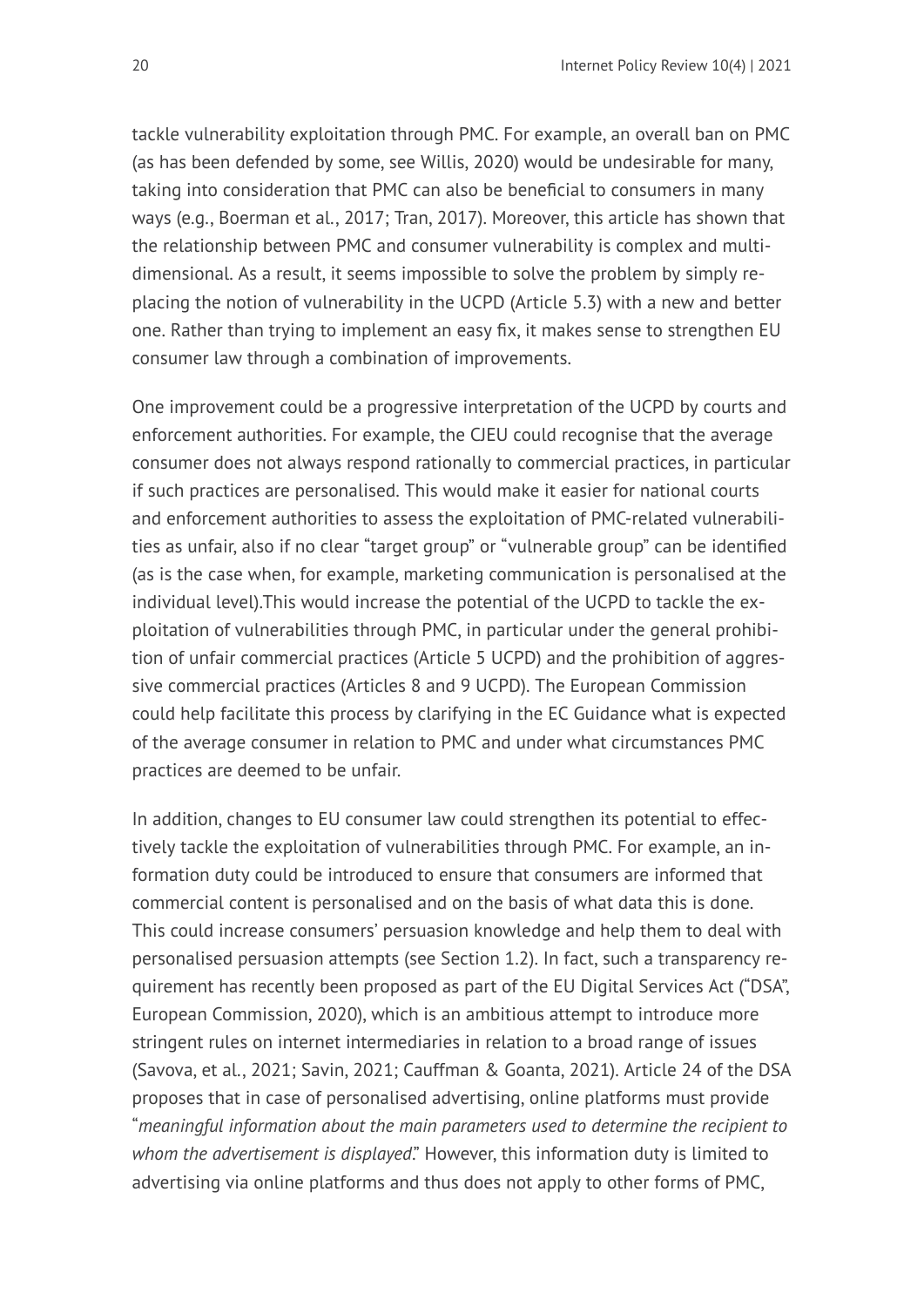such as personalised apps and webshops. In addition, it is questionable whether the duty to inform consumers about "the main parameters" will actually make consumers understand whether and how their vulnerabilities are being targeted. Moreover, even if a broader information duty would be introduced (e.g., in the UCPD, taking into consideration that the DSA will apply to online intermediaries only), it is important to realise that being unaware of the persuasive tactics applied in marketing content is just one of the ways in which PMC may lead to exploitation of consumer vulnerabilities (see Section 1.2). Finally, consumer research shows that information duties tend to have a limited effect in effectively empowering consumers (see for empirical research on transparency and consumer empowerment in the context of consent for data collection and processing for PMC, Strycharz et al., 2021; see for the difficulties of effectively explaining the negative consequences of PMC in relation to data protection law also, Wachter et al., 2018). Hence, an information duty can only be part of the solution.

An additional measure to more effectively tackle the exploitation of vulnerabilities through PMC could be to introduce a clause in the UCPD that essentially prohibits PMC applications that are designed to exploit the vulnerabilities of one or more consumers, without the UCPD's consumer benchmarks being applicable to this clause. Such a clause could be accompanied by the introduction of a number of new practices on the UCPD's black list, which specifically address PMC practices exploit vulnerabilities.

Finally, in order to effectively enforce the UCPD in relation to PMC, it would make sense to introduce a duty for companies applying PMC to disclose for each marketing message which consumers have been targeted and on the basis of what parameters. This would make it easier for courts and enforcement authorities to determine what the target group is in case of PMC. The DSA (Article 30) proposes such a duty for very large online platforms (i.e., gatekeeper platforms such as Google and Facebook), which will have the obligation to publish a database containing, for each advertisement displayed, what consumers have been targeted and on the basis of which main parameters. Introducing such a duty for all companies that apply PMC could further help tackling the exploitation of vulnerabilities through PMC.

Further legal research could be conducted in order to develop these proposals (and quite possibly: others) in detail. In addition, empirical research on the contextual and external types of vulnerabilities in online interactions with companies is necessary to make identification of vulnerability exploitation easier. While conceptualising these new forms of digital vulnerability has received growing attention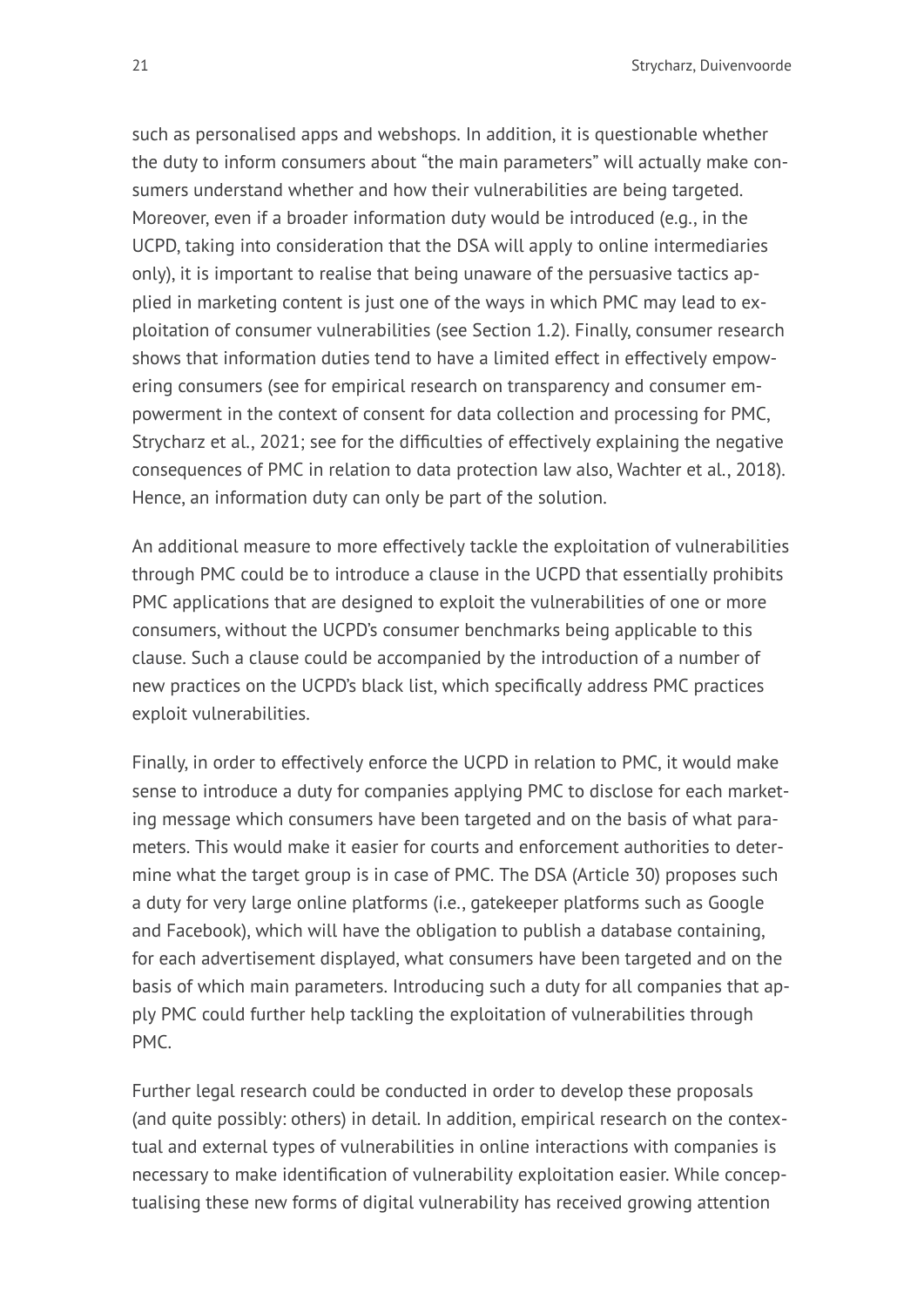(Hill & Sharma, 2020), research on operationalising these vulnerabilities and their role in consumer online interactions is still scarce. In addition, studying vulnerabilities that are temporal and contextual, rather than permanent and group-based, poses new challenges to the field. Traditional empirical methods used to study group-based vulnerabilities are often not applicable in this context. However, as shown by Bol et al., 2020, studies using "digital trace data" have the potential to uncover the relation between personalisation and vulnerability factors. Such data can be collected through tracking consumer behaviour and their exposure to PMC (Bol et al., 2020) or by analysing data voluntarily donated to researchers by individuals (data obtained through access requests under the GDPR, see Boeschoten, 2020). Another possibility for identifying the link between PMC and consumer vulnerabilities is use of ad archives, i.e., publicly accessible databases documenting advertisements on different platforms (Leerssen et al., 2019). Such empirical research into the link between PMC and consumer vulnerabilities on an individual level can also provide further insights into the necessary protection for consumers.

## **References**

Acquisti, A., Brandimarte, L., & Loewenstein, G. (2015). Privacy and human behavior in the age of information. *Science*, *347*(6221), 509–514. <https://doi.org/10.1126/science.aaa1465>

Acquisti, A., & Grossklags, J. (2005). Privacy and rationality in individual decision making. *IEEE Security and Privacy Magazine*, *3*(1), 26–33. <https://doi.org/10.1109/MSP.2005.22>

Anagnostaras, G. (2010). The Unfair Commercial Practices Directive in Context: From Legal Disparity to Legal Complexity? *Common Market Law Review*, 147–171.

Averitt, N. W., & Lande, R. H. (1997). Consumer sovereignty: Unified theory of antitrust and consumer protection law. *Antitrust Law Journal*, *65*(3), 713–756.

Baker, S. M., Gentry, J. W., & Rittenburg, T. L. (2005). Building Understanding of the Domain of Consumer Vulnerability. *Journal of Macromarketing*, *25*(2), 128–139. [https://doi.org/10.1177/027614](https://doi.org/10.1177/0276146705280622) [6705280622](https://doi.org/10.1177/0276146705280622) 

Boerman, S. C., Kruikemeier, S., & Zuiderveen Borgesius, F. J. (2017). Online Behavioral Advertising: A Literature Review and Research Agenda. *Journal of Advertising*, *46*(3), 1–14. [https://doi.org/10.108](https://doi.org/10.1080/00913367.2017.1339368) [0/00913367.2017.1339368](https://doi.org/10.1080/00913367.2017.1339368) 

Boeschoten, L., Ausloos, J., Moeller, J., Araujo, T., & Oberski, D. L. (2020). Digital trace data collection through data donation. *ArXiv:2011.09851 [Cs, Stat]*. <http://arxiv.org/abs/2011.09851>

Bol, N., Dienlin, T., Kruikemeier, S., Sax, M., Boerman, S. C., Strycharz, J., Helberger, N., & de Vreese, C. H. (2018). Understanding the Effects of Personalization as a Privacy Calculus: Analyzing Self-Disclosure Across Health, News, and Commerce Contexts†. *Journal of Computer-Mediated Communication*, *23*(6), 370–388. <https://doi.org/10.1093/jcmc/zmy020>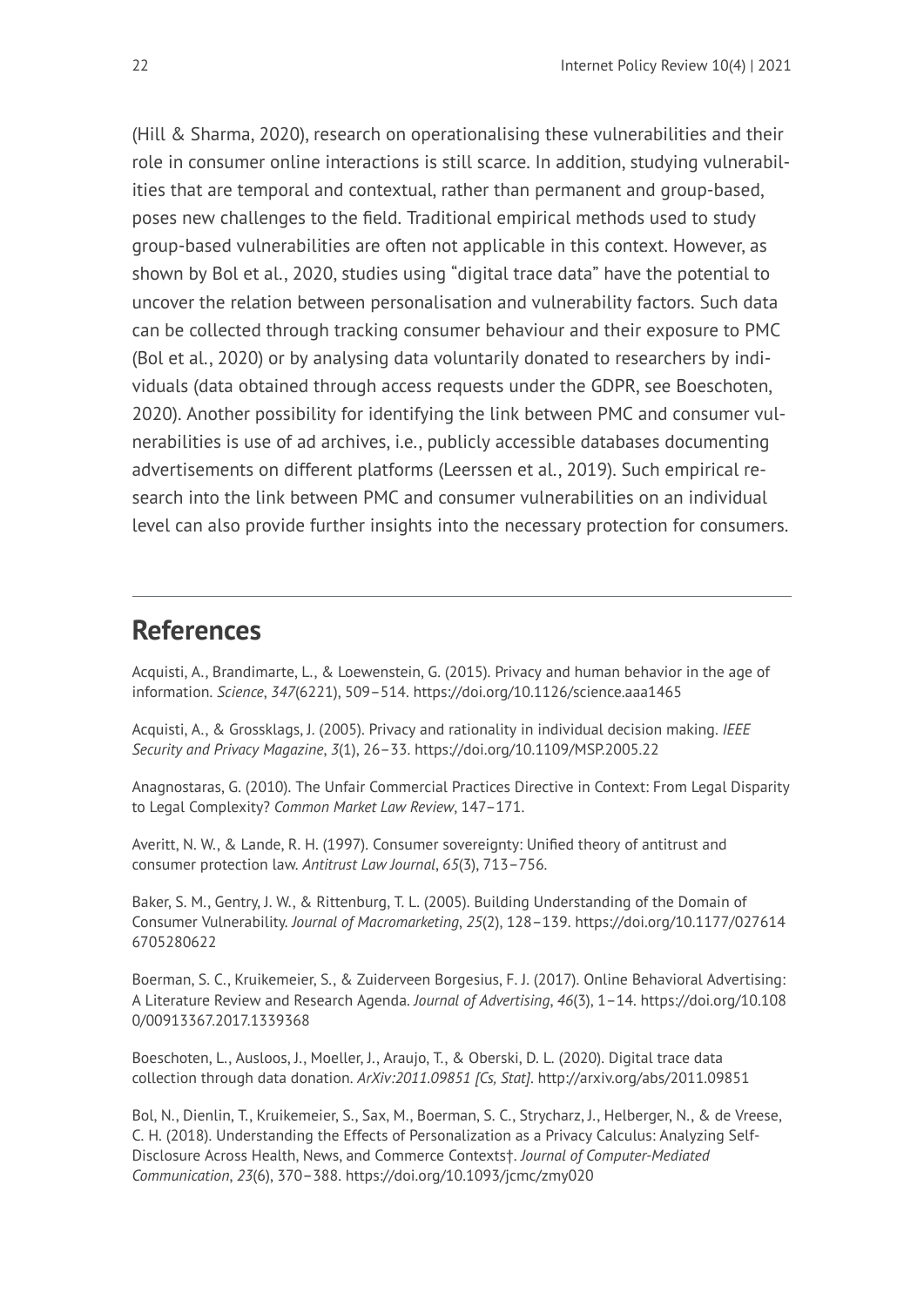Bol, N., Helberger, N., & Weert, J. C. M. (2018). Differences in mobile health app use: A source of new digital inequalities? *The Information Society*, *34*(3), 183–193. [https://doi.org/10.1080/0197224](https://doi.org/10.1080/01972243.2018.1438550) [3.2018.1438550](https://doi.org/10.1080/01972243.2018.1438550) 

Bol, N., Strycharz, J., Helberger, N., Velde, B., & Vreese, C. H. (2020). Vulnerability in a tracked society: Combining tracking and survey data to understand who gets targeted with what content. *New Media & Society*, *22*(11), 1996–2017. <https://doi.org/10.1177/1461444820924631>

Calo, M. R. (2013). Digital Market Manipulation. *SSRN Electronic Journal*. [https://doi.org/10.2139/ssr](https://doi.org/10.2139/ssrn.2309703) [n.2309703](https://doi.org/10.2139/ssrn.2309703) 

Carballo-Calero, P. F. (2016). Aggressive Commercial Practices in the Case Law of EU Member States. *Journal of European Consumer and Market Law*, 255–261.

Caronna, F. (2018). Tackling aggressive commercial practices: Court of Justice case law on the Unfair Commercial Practices Directive ten years on. *European Law Review*, *43*(6), 880–903.

Cauffman, C., & Goanta, C. (2021). A New Order: The Digital Services Act and Consumer Protection. *European Journal of Risk Regulation*, 1–17. <https://doi.org/10.1017/err.2021.8>

Dance, G. J., LaForgia, M., & Confessore, N. (2018, December 18). As Facebook raised a privacy wall, it carved an opening for tech giants. *The New York Times*. [https://www.nytimes.com/2018/12/18/tec](https://www.nytimes.com/2018/12/18/technology/facebook-privacy.html) [hnology/facebook-privacy.html](https://www.nytimes.com/2018/12/18/technology/facebook-privacy.html)

Dinev & Hart. (2006). Privacy Concerns and Levels of Information Exchange: An Empirical Investigation of Intended e-Services Use. *E-Service Journal*, *4*(3), 25. [https://doi.org/10.2979/esj.200](https://doi.org/10.2979/esj.2006.4.3.25) [6.4.3.25](https://doi.org/10.2979/esj.2006.4.3.25) 

Duivenvoorde, B. (2013). The Protection of Vulnerable Consumers under the Unfair Commercial Practices Directive. *Journal of European Consumer and Market Law*, 69–79.

Duivenvoorde, B. (2015). *The Consumer Benchmarks in the Unfair Commercial Practices Directive* (Vol. 5). Springer International Publishing. <https://doi.org/10.1007/978-3-319-13924-1>

Duivenvoorde, B. (2019). The Upcoming Changes in the Unfair Commercial Practices Directive: A Better Deal for Consumers? *Journal of European Consumer and Market Law*, 219–228.

Esteller-Cucala, M., Fernandez, V., & Villuendas, D. (2019). Experimentation Pitfalls to Avoid in A/B Testing for Online Personalization. *Adjunct Publication of the 27th Conference on User Modeling, Adaptation and Personalization - UMAP'19 Adjunct*, 153–159. [https://doi.org/10.1145/3314183.3323](https://doi.org/10.1145/3314183.3323853) [853](https://doi.org/10.1145/3314183.3323853)

European Commission. (2016). *Guidance on the implementation/application of Directive 2005/29/EC on unfair commercial practices (Commission Staff Working Document, SWD(2016*. [https://eur-lex.europ](https://eur-lex.europa.eu/legal-content/EN/TXT/?uri=CELEX%3A52016SC0163) [a.eu/legal-content/EN/TXT/?uri=CELEX%3A52016SC0163](https://eur-lex.europa.eu/legal-content/EN/TXT/?uri=CELEX%3A52016SC0163)

European Commission. (2020). *Proposal for a regulation of the European Parliament and of the Council on a Single Market For Digital Services (Digital Services Act) and amending Directive 2000/31/EC*. [http](https://eur-lex.europa.eu/legal-content/EN/ALL/?uri=COM%3A2020%3A825%3AFIN) [s://eur-lex.europa.eu/legal-content/EN/ALL/?uri=COM%3A2020%3A825%3AFIN](https://eur-lex.europa.eu/legal-content/EN/ALL/?uri=COM%3A2020%3A825%3AFIN)

Fassnacht, M., & Unterhuber, S. (2016). Consumer response to online/offline price differentiation. *Journal of Retailing and Consumer Services*, *28*, 137–148. [https://doi.org/10.1016/j.jretconser.2015.0](https://doi.org/10.1016/j.jretconser.2015.09.005) [9.005](https://doi.org/10.1016/j.jretconser.2015.09.005) 

Finck, M. (2021). The limits of the GDPR in the personalisation context. *Max Planck Institute for Innovation and Competition Research Paper*, *Research Paper No. 21-11*. [https://papers.ssrn.com/sol3/p](https://papers.ssrn.com/sol3/papers.cfm?abstract_id=3830304)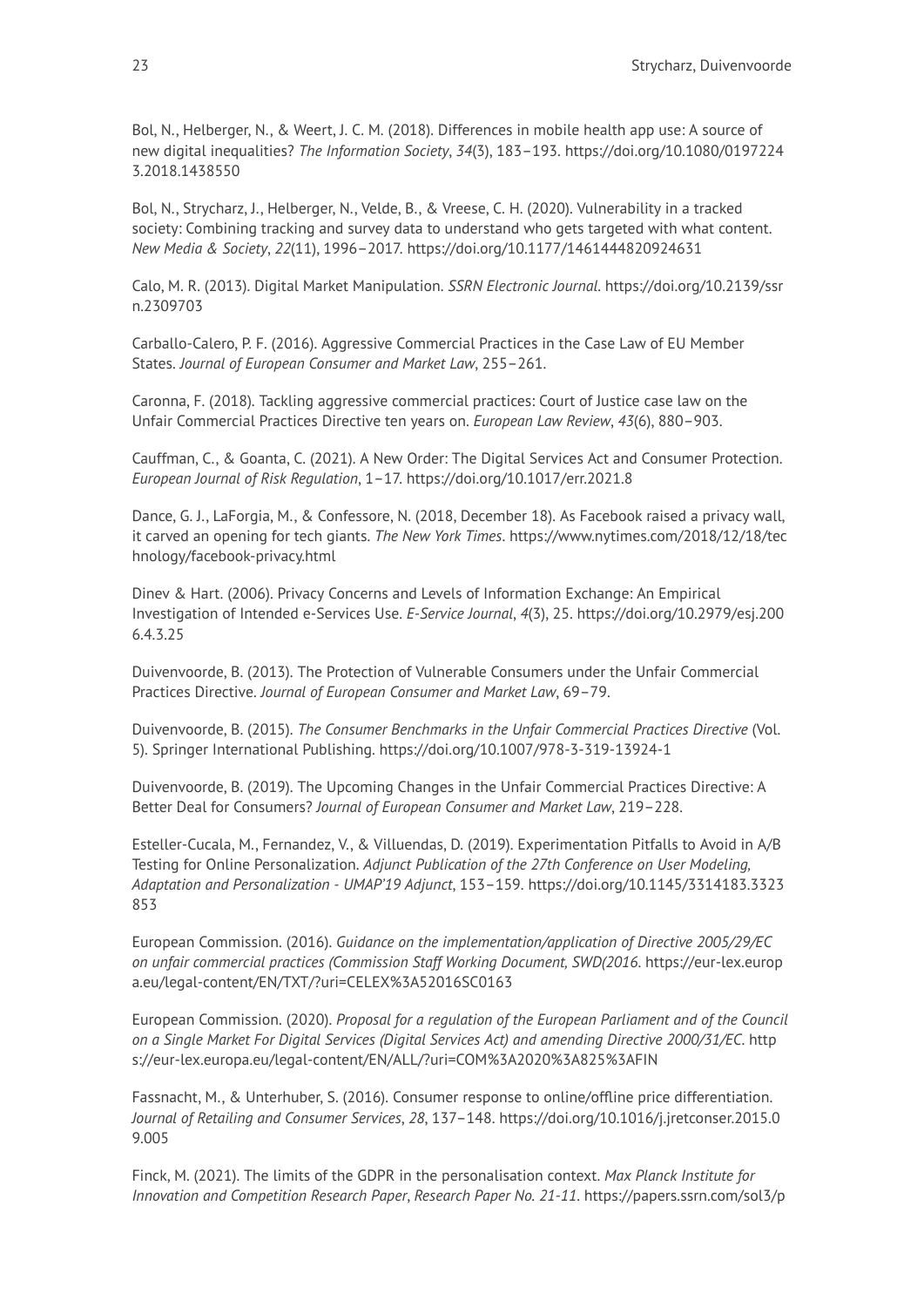[apers.cfm?abstract\\_id=3830304](https://papers.ssrn.com/sol3/papers.cfm?abstract_id=3830304) 

Franck, J., & Purnhagen, K. (2014). Homo Economicus, Behavioural Sciences, and Economic Regulation: On the Concept of Man in Internal Market Regulation and its Normative Basis. In K. Mathis (Ed.), *Law and Economics in Europe* (pp. 329–365). Springer Netherlands. [https://doi.org/10.1](https://doi.org/10.1007/978-94-007-7110-9_13) [007/978-94-007-7110-9\\_13](https://doi.org/10.1007/978-94-007-7110-9_13) 

Friestad, M., & Wright, P. (1994). The Persuasion Knowledge Model: How People Cope with Persuasion Attempts. *Journal of Consumer Research*, *21*(1), 1. <https://doi.org/10.1086/209380>

Galli, F. (2021). Online Behavioural Advertising and Unfair Manipulation Between the GDPR and the UCPD. In M. Ebers & M. Cantero Gamito (Eds.), *Algorithmic Governance and Governance of Algorithms*  (Vol. 1, pp. 109–135). Springer International Publishing. [https://doi.org/10.1007/978-3-030-5055](https://doi.org/10.1007/978-3-030-50559-2_6) [9-2\\_6](https://doi.org/10.1007/978-3-030-50559-2_6)

Gerards, J., & Zuiderveen Borgesius, F. (2020). Protected Grounds and the System of Non-Discrimination Law in the Context of Algorithmic Decision-Making and Artificial Intelligence. *SSRN Electronic Journal*. <https://doi.org/10.2139/ssrn.3723873>

Golson, J. (2016, May 20). Uber knows you'll probably pay surge pricing if your battery is about to die. *The Verge*. <https://www.theverge.com/2016/5/20/11721890/uber-surge-pricing-low-battery>

Graves, C., & Matz, S. (2018, February 5). What marketers should know about personality-based marketing. *Harvard Business Review*. [https://hbr.org/2018/05/what-marketers-should-know-about-p](https://hbr.org/2018/05/what-marketers-should-know-about-personality-based-marketing) [ersonality-based-marketing](https://hbr.org/2018/05/what-marketers-should-know-about-personality-based-marketing) 

Hanson, J. D., & Kysar, D. A. (1999). Taking Behavioralism Seriously: Some Evidence of Market Manipulation. *Harvard Law Review*, *112*(7), 1420. <https://doi.org/10.2307/1342413>

Hauser, J. R., Liberali, G. (Gui), & Urban, G. L. (2014). Website Morphing 2.0: Switching Costs, Partial Exposure, Random Exit, and When to Morph. *Management Science*, *60*(6), 1594–1616. [https://doi.or](https://doi.org/10.1287/mnsc.2014.1961) [g/10.1287/mnsc.2014.1961](https://doi.org/10.1287/mnsc.2014.1961) 

Helberger, N., Lynskey, O., Micklitz, H.-W., Rott, P., Sax, M., & Strycharz, J. (2021). *EU consumer protection 2.0: Structural asymmetries in digital consumer markets* [Position Paper]. BEUC. The European Consumer Organisation. [https://www.beuc.eu/publications/beuc-x-2018-080\\_ensuring\\_co](https://www.beuc.eu/publications/beuc-x-2018-080_ensuring_consumer_protection_in_the_platform_economy.pdf) [nsumer\\_protection\\_in\\_the\\_platform\\_economy.pdf](https://www.beuc.eu/publications/beuc-x-2018-080_ensuring_consumer_protection_in_the_platform_economy.pdf)

Hill, R. P., & Sharma, E. (2020). Consumer Vulnerability. *Journal of Consumer Psychology*, *30*(3), 551–570. <https://doi.org/10.1002/jcpy.1161>

Hirsh, J. B., Kang, S. K., & Bodenhausen, G. V. (2012). Personalized Persuasion: Tailoring Persuasive Appeals to Recipients' Personality Traits. *Psychological Science*, *23*(6), 578–581. [https://doi.org/10.1](https://doi.org/10.1177/0956797611436349) [177/0956797611436349](https://doi.org/10.1177/0956797611436349)

Kosinski, M., Stillwell, D., & Graepel, T. (2013). Private traits and attributes are predictable from digital records of human behavior. *Proceedings of the National Academy of Sciences*, *110*(15), 5802–5805. <https://doi.org/10.1073/pnas.1218772110>

Leerssen, P., Ausloos, J., Zarouali, B., Helberger, N., & de Vreese, C. H. (2019). Platform Ad Archives: Promises and Pitfalls. *SSRN Electronic Journal*. <https://doi.org/10.2139/ssrn.3380409>

Loos, M. B. M. (2019). The Modernization of European Consumer Law: A Pig in a Poke? *European Review of Private Law*, 113–134.

Malgieri, G. (2019). Automated decision-making in the EU Member States: The right to explanation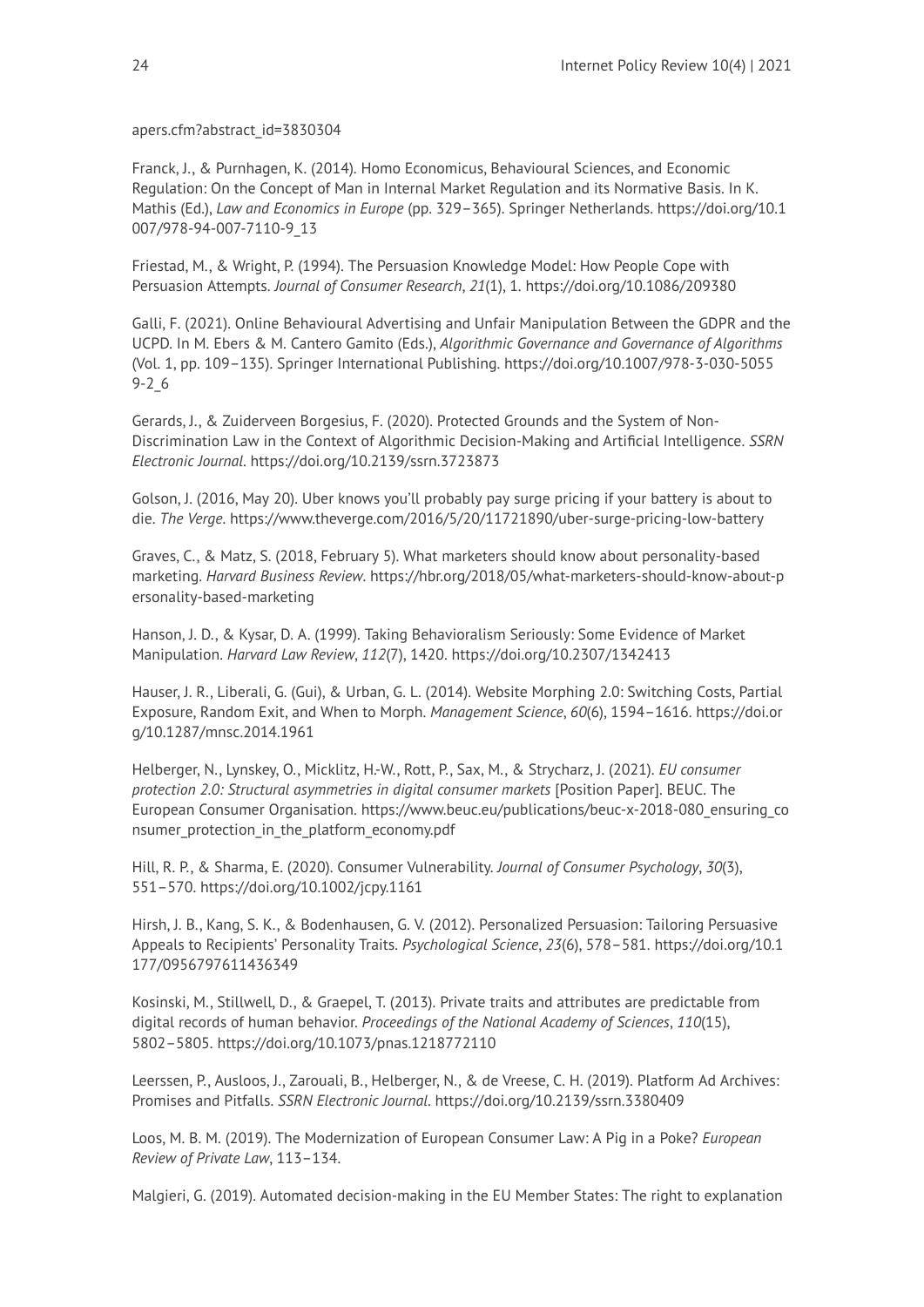and other "suitable safeguards" in the national legislations. *Computer Law & Security Review*, *35*(5), 105327. <https://doi.org/10.1016/j.clsr.2019.05.002>

Marengo, D., & Montag, C. (2020). Digital Phenotyping of Big Five Personality via Facebook Data Mining: A Meta-Analysis. *Digital Psychology*, *1*(1), 52–64. <https://doi.org/10.24989/dp.v1i1.1823>

Maslowska, E., Putte, B. van den, & Smit, E. G. (2011). The Effectiveness of Personalized E-mail Newsletters and the Role of Personal Characteristics. *Cyberpsychology, Behavior, and Social Networking*, *14*(12), 765–770. <https://doi.org/10.1089/cyber.2011.0050>

Matz, S. C., Kosinski, M., Nave, G., & Stillwell, D. J. (2017). Psychological targeting as an effective approach to digital mass persuasion. *Proceedings of the National Academy of Sciences*, *114*(48), 12714–12719. <https://doi.org/10.1073/pnas.1710966114>

McDonald, A. M., & Cranor, L. F. (2010). Americans' attitudes about internet behavioral advertising practices. *Proceedings of the 9th Annual ACM Workshop on Privacy in the Electronic Society - WPES '10*, 63. <https://doi.org/10.1145/1866919.1866929>

Micklitz, H.-W., Stuyck, J., Terryn, E., & Borghetti, J.-S. (Eds.). (2010). *Cases, materials and text on consumer law*. Hart.

Netherlands Authority for Consumers and Markets (last). (2020). *Leidraad bescherming van de online consument* [Report]. [https://www.acm.nl/sites/default/files/documents/2020-02/acm-guidelines-on](https://www.acm.nl/sites/default/files/documents/2020-02/acm-guidelines-on-the-protection-of-the-online-consumer.pdf)[the-protection-of-the-online-consumer.pdf](https://www.acm.nl/sites/default/files/documents/2020-02/acm-guidelines-on-the-protection-of-the-online-consumer.pdf) 

Office Fair Trading. (2013). *Personalised pricing: Increasing transparency to improve trust (OFT 1489).* [h](https://webarchive.nationalarchives.gov.uk/ukgwa/20140402165101/http:/oft.gov.uk/shared_oft/markets-work/personalised-pricing/oft1489.pdf) [ttps://webarchive.nationalarchives.gov.uk/ukgwa/20140402165101/http:/oft.gov.uk/shared\\_oft/mar](https://webarchive.nationalarchives.gov.uk/ukgwa/20140402165101/http:/oft.gov.uk/shared_oft/markets-work/personalised-pricing/oft1489.pdf) [kets-work/personalised-pricing/oft1489.pdf](https://webarchive.nationalarchives.gov.uk/ukgwa/20140402165101/http:/oft.gov.uk/shared_oft/markets-work/personalised-pricing/oft1489.pdf) 

Park, G., Schwartz, H. A., Eichstaedt, J. C., Kern, M. L., Kosinski, M., Stillwell, D. J., Ungar, L. H., & Seligman, M. E. P. (2015). Automatic personality assessment through social media language. *Journal of Personality and Social Psychology*, *108*(6), 934–952. <https://doi.org/10.1037/pspp0000020>

P.H.D. Media. (2013, February 10). New Beauty Study Reveals Days, Times And Occasions When U.S. Women Feel Least Attractive. *PR Newswire*. [https://www.prnewswire.com/news-releases/new-beaut](https://www.prnewswire.com/news-releases/new-beauty-study-reveals-days-times-and-occasions-when-us-women-feel-least-attractive-226131921.html) [y-study-reveals-days-times-and-occasions-when-us-women-feel-least-attractive-226131921.html](https://www.prnewswire.com/news-releases/new-beauty-study-reveals-days-times-and-occasions-when-us-women-feel-least-attractive-226131921.html)

Poort, J., & Zuiderveen Borgesius, F. J. (2019). Does everyone have a price? Understanding people's attitude towards online and offline price discrimination. *Internet Policy Review*, *8*(1). [https://doi.org/](https://doi.org/10.14763/2019.1.1383) [10.14763/2019.1.1383](https://doi.org/10.14763/2019.1.1383)

Reich, N. (2016). Economic law, consumer interests, and EU integration. In K. Tonner, H. Micklitz, & P. Rott (Eds.), *European consumer law*. Intersentia.

Savin, A. (2021). *The EU Digital Services Act: Towards a More Responsible Internet*. [https://research.cb](https://research.cbs.dk/en/publications/the-eu-digital-services-act-towards-a-more-responsible-internet) [s.dk/en/publications/the-eu-digital-services-act-towards-a-more-responsible-internet](https://research.cbs.dk/en/publications/the-eu-digital-services-act-towards-a-more-responsible-internet)

Savova, D., Mikes, A., & Cannon, K. (2021). The Proposal for an EU Digital Services Act — A closer look from a European and three national perspectives: France, UK and Germany. *Computer Law Review International*, *22*(2), 38–45. <https://doi.org/10.9785/cri-2021-220203>

Schumann, J. H., von Wangenheim, F., & Groene, N. (2014). Targeted Online Advertising: Using Reciprocity Appeals to Increase Acceptance among Users of Free Web Services. *Journal of Marketing*, *78*(1), 59–75. <https://doi.org/10.1509/jm.11.0316>

Segalin, C., Perina, A., Cristani, M., & Vinciarelli, A. (2017). The Pictures We Like Are Our Image: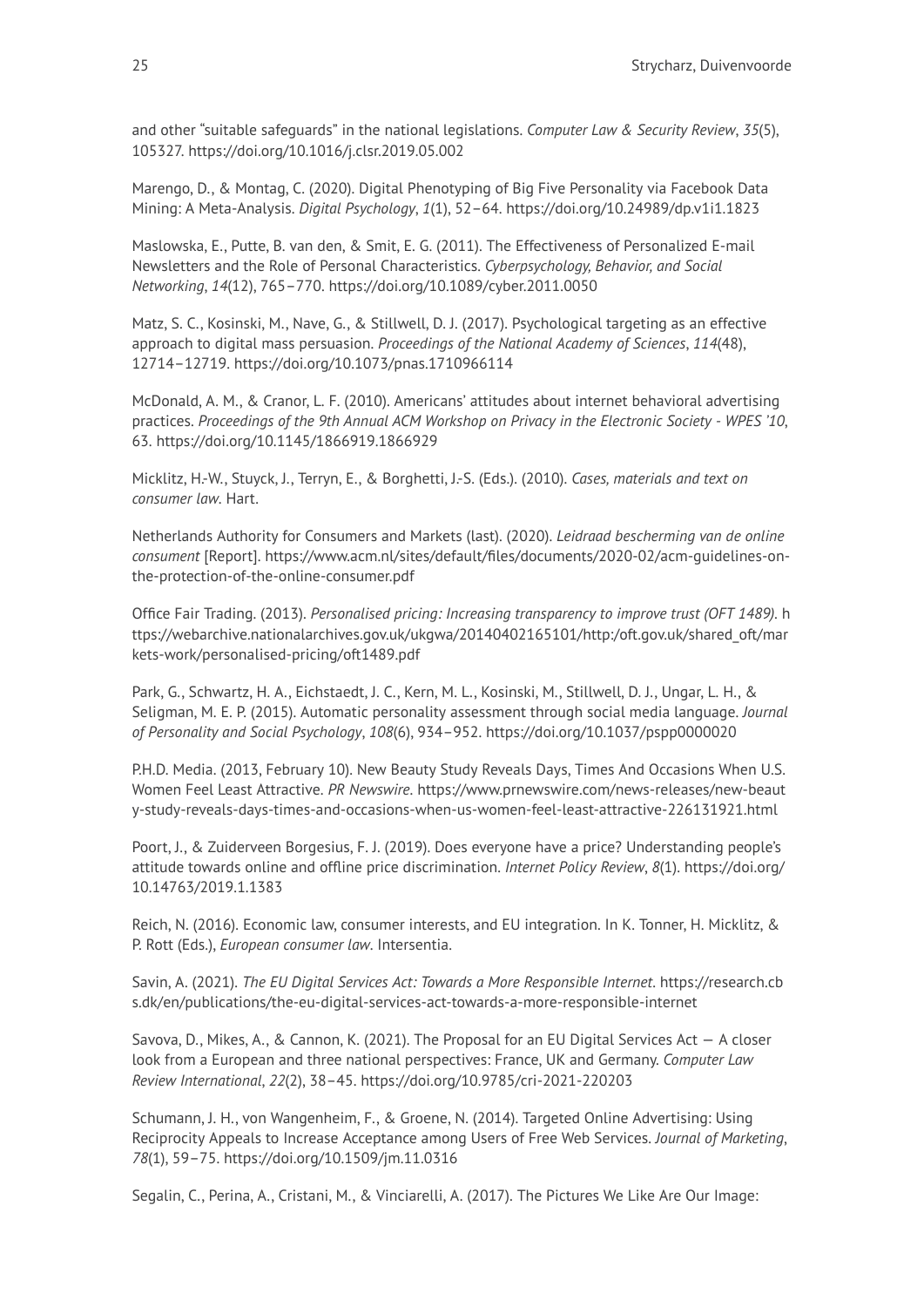Continuous Mapping of Favorite Pictures into Self-Assessed and Attributed Personality Traits. *IEEE Transactions on Affective Computing*, *8*(2), 268–285. <https://doi.org/10.1109/TAFFC.2016.2516994>

Smit, E. G., Van Noort, G., & Voorveld, H. A. M. (2014). Understanding online behavioural advertising: User knowledge, privacy concerns and online coping behaviour in Europe. *Computers in Human Behavior*, *32*, 15–22. <https://doi.org/10.1016/j.chb.2013.11.008>

Smith, N. C., & Cooper-Martin, E. (1997). Ethics and Target Marketing: The Role of Product Harm and Consumer Vulnerability. *Journal of Marketing*, *61*(3), 1–20. [https://doi.org/10.1177/0022242997](https://doi.org/10.1177/002224299706100301) [06100301](https://doi.org/10.1177/002224299706100301) 

Steppe, R. (2017). Online price discrimination and personal data: A General Data Protection Regulation perspective. *Computer Law & Security Review*, *33*(6), 768–785. [https://doi.org/10.1016/j.c](https://doi.org/10.1016/j.clsr.2017.05.008) [lsr.2017.05.008](https://doi.org/10.1016/j.clsr.2017.05.008)

Strycharz, J., Smit, E., Helberger, N., & van Noort, G. (2021). No to cookies: Empowering impact of technical and legal knowledge on rejecting tracking cookies. *Computers in Human Behavior*, *120*, 106750. <https://doi.org/10.1016/j.chb.2021.106750>

Strycharz, J., van Noort, G., Helberger, N., & Smit, E. (2019). Contrasting perspectives – practitioner's viewpoint on personalised marketing communication. *European Journal of Marketing*, *53*(4), 635–660. <https://doi.org/10.1108/EJM-11-2017-0896>

Susser, D., Roessler, B., & Nissenbaum, H. (2019). Technology, autonomy, and manipulation. *Internet Policy Review*, *8*(2). <https://doi.org/10.14763/2019.2.1410>

Tiku, N. (2017, May 21). Get Ready for the Next Big Privacy Backlash Against Facebook. *Wired*. [http](https://www.wired.com/2017/05/welcome-next-phase-facebook-backlash/) [s://www.wired.com/2017/05/welcome-next-phase-facebook-backlash/](https://www.wired.com/2017/05/welcome-next-phase-facebook-backlash/)

Tran, T. P. (2017). Personalized ads on Facebook: An effective marketing tool for online marketers. *Journal of Retailing and Consumer Services*, *39*, 230–242. [https://doi.org/10.1016/j.jretconser.2017.0](https://doi.org/10.1016/j.jretconser.2017.06.010) [6.010](https://doi.org/10.1016/j.jretconser.2017.06.010) 

Trzaskowski, J. (2013). The Unfair Commercial Practices Directive and vulnerable consumers. *Paper for the 14th Conference of the International Association of Consumer Law 2013*.

Trzaskowski, J. (2016). Lawful Distortion of Consumers' Economic Behaviour – Collateral Damage Under the Unfair Commercial Practices Directive. *European Business Law Review*, 25–49.

Tufekci, Z. (2014). Engineering the public: Big data, surveillance and computational politics. *First Monday*. <https://doi.org/10.5210/fm.v19i7.4901>

Twigg-Flesner, C. (2018). Bad Hand? The "New Deal" for EU Consumers. *Zeitschrift Für Das Privatrecht Der Europäischen Union*, *15*(4), 166–175. <https://doi.org/10.9785/gpr-2018-150404>

Van Boom, W. H. (2016). Unfair commercial practices. In C. Twigg-Flesner (Ed.), *Research Handbook on EU Consumer and Contract Law*. Edward Elgar Publishing. [https://doi.org/10.4337/978178254737](https://doi.org/10.4337/9781782547372) [2](https://doi.org/10.4337/9781782547372)

Veale, M., & Edwards, L. (2018). Clarity, surprises, and further questions in the Article 29 Working Party draft guidance on automated decision-making and profiling. *Computer Law & Security Review*, *34*(2), 398–404. <https://doi.org/10.1016/j.clsr.2017.12.002>

Vesanen, J., & Raulas, M. (2006). Building bridges for personalization: A process model for marketing. *Journal of Interactive Marketing*, *20*(1), 5–20. <https://doi.org/10.1002/dir.20052>